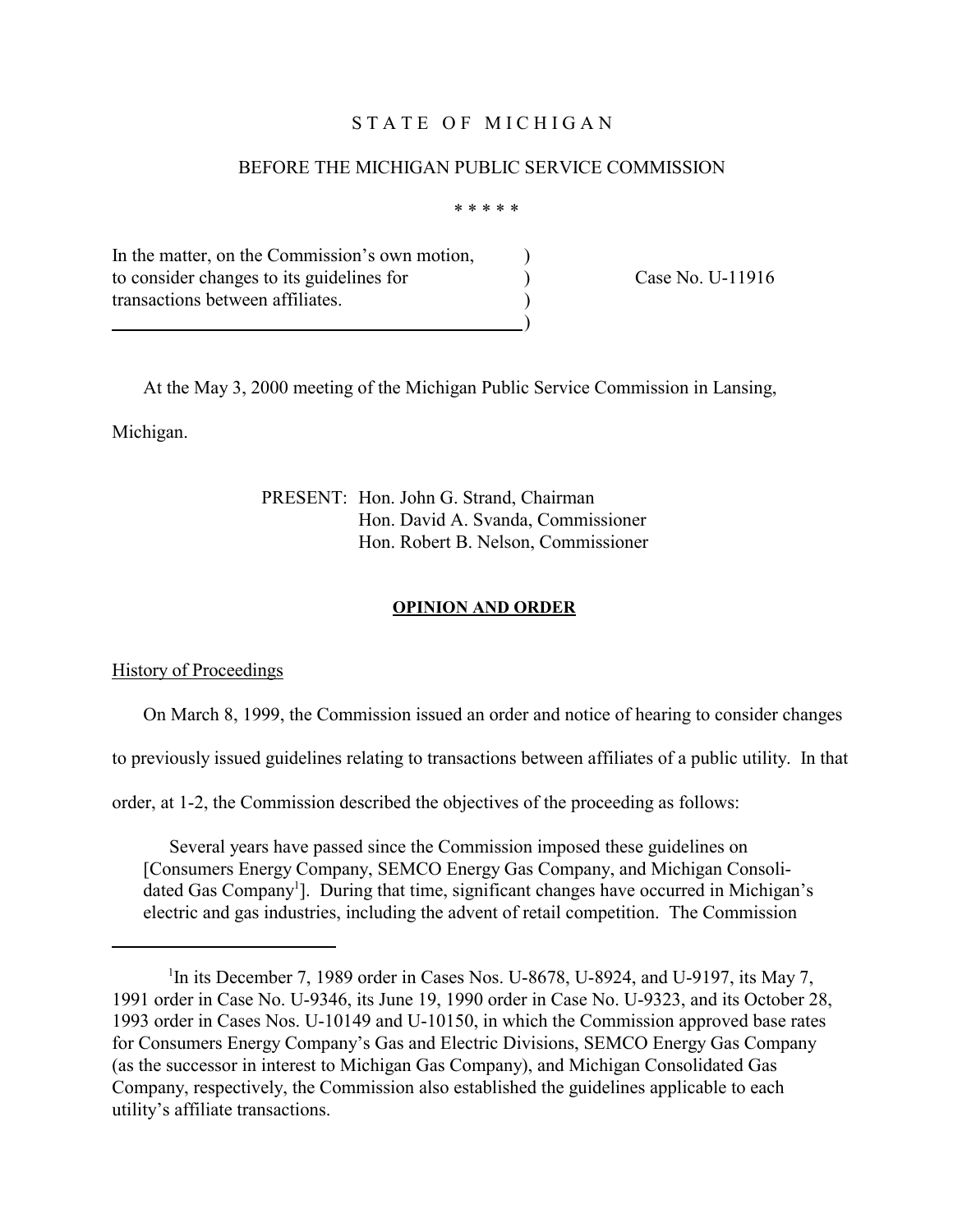therefore finds that it should initiate a contested case proceeding to (1) review these requirements, (2) determine which of the guidelines may no longer be appropriate or what new conditions may be required in today's industry, and (3) decide whether to expand or reduce the list of entities to which these requirements should apply.

At a prehearing conference on April 7, 1999, Administrative Law Judge James N. Rigas (ALJ) granted leave to intervene to Energy Michigan, Attorney General Jennifer M. Granholm, the Michigan Electric Cooperative Association (MECA), the Michigan Independent Power Producers Association (MIPPA), SEMCO Energy Gas Company (SEMCO), Wisconsin Public Service Corporation and Upper Peninsula Power Company (WPS Corp/UPPCo), the National Energy Marketers Association (NEMA), the Michigan Alliance for Fair Competition (MAFC), Indiana Michigan Power Company, the Michigan Cable Telecommunications Association (the MCTA), Shell Western E&P Inc., the Michigan State Utility Workers Council, Utility Workers Union of America, AFL-CIO (the MSUWC), the Michigan Petroleum Association/Michigan Association of Convenience Stores (the MPA/MACS), Consumers Energy Company (Consumers), The Detroit Edison Company (Detroit Edison), the Association of Businesses Advocating Tariff Equity (ABATE), Edison Sault Electric Company, PG&E Corporation, Fiber Link, Inc., CMS Enterprises Company, and Michigan Consolidated Gas Company (Mich Con). The Commission Staff (Staff) also participated. On May 19, 1999, the ALJ granted Detroit Edison leave to withdraw from the case. Tr. 70-71.

On July 28 and 29, 1999, the ALJ conducted evidentiary hearings. Thereafter, WPS Corp/ UPPCo, SEMCO, ABATE, the MSUWC, MAFC, Consumers, MECA, the Staff, Mich Con, NEMA, the MCTA, the MPA/MACS, and MIPPA filed briefs. Except for ABATE, the MSUWC, and MAFC, the same parties also filed reply briefs.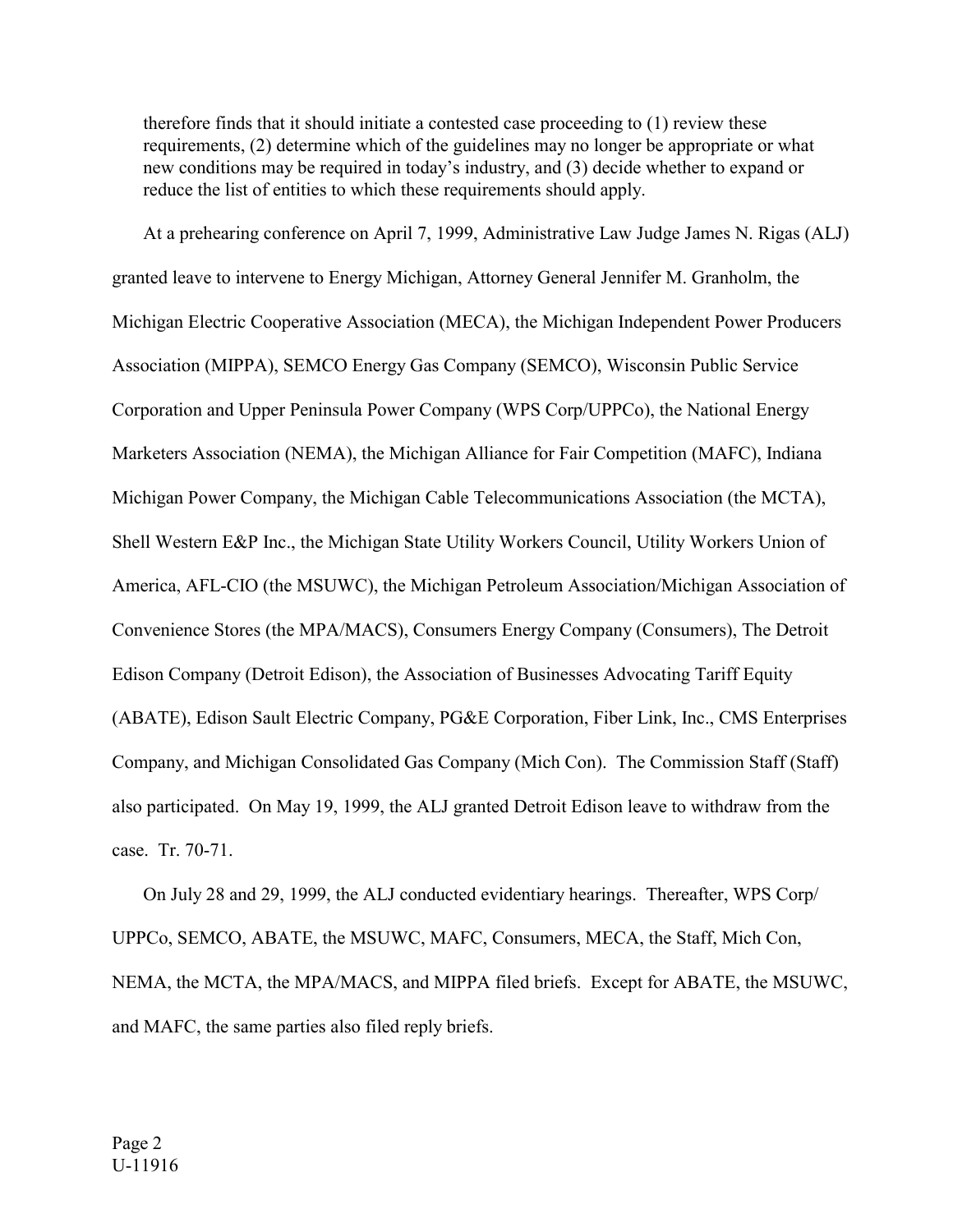On October 27, 1999, the ALJ issued a Proposal for Decision (PFD). For the most part, the ALJ recommended that the guidelines be reaffirmed, subject only to minor revisions proposed by the Staff. With respect to Guidelines 6 and 7, the ALJ recommended deletion of text that suggests a prescriptive methodology for pricing transfers of assets between a utility and its affiliates. In the ALJ's view, the function of the guidelines is to set reporting and recordkeeping standards, not to dictate whether or how a utility conducts transactions with affiliates.

The ALJ also recommended adoption of two new guidelines. Guideline 8, as proposed by the Staff, would require a utility to disclose arrangements that secure financing for affiliates by collateralizing or otherwise encumbering the utility's assets. The second new guideline, denominated as Guideline 9, would permit utilities to petition the Commission for waivers from guideline requirements on a case-by-case basis for good cause.

The ALJ recommended that the guidelines be extended to all regulated electric and gas utilities, including rural electric cooperatives. However, the ALJ did not agree that the guidelines should be extended to cover telecommunications providers.

On November 10, 1999, ABATE, MAFC, the MCTA, MIPPA, NEMA, and the MSUWC filed exceptions to the PFD. On November 22, 1999, the Staff, Mich Con, Consumers, and SEMCO and WPS Corp/UPPCo (collectively, SEMCO/WPS Corp/UPPCo) filed replies to exceptions.

#### Proposed Guideline Changes

## a. Guidelines 1 to 3

In their current form, the first three guidelines establish basic obligations to maintain and provide access to records. Guideline 1 states that a public utility must ensure that the Commission has access to the books and records of the utility's holding company and each of the affiliates and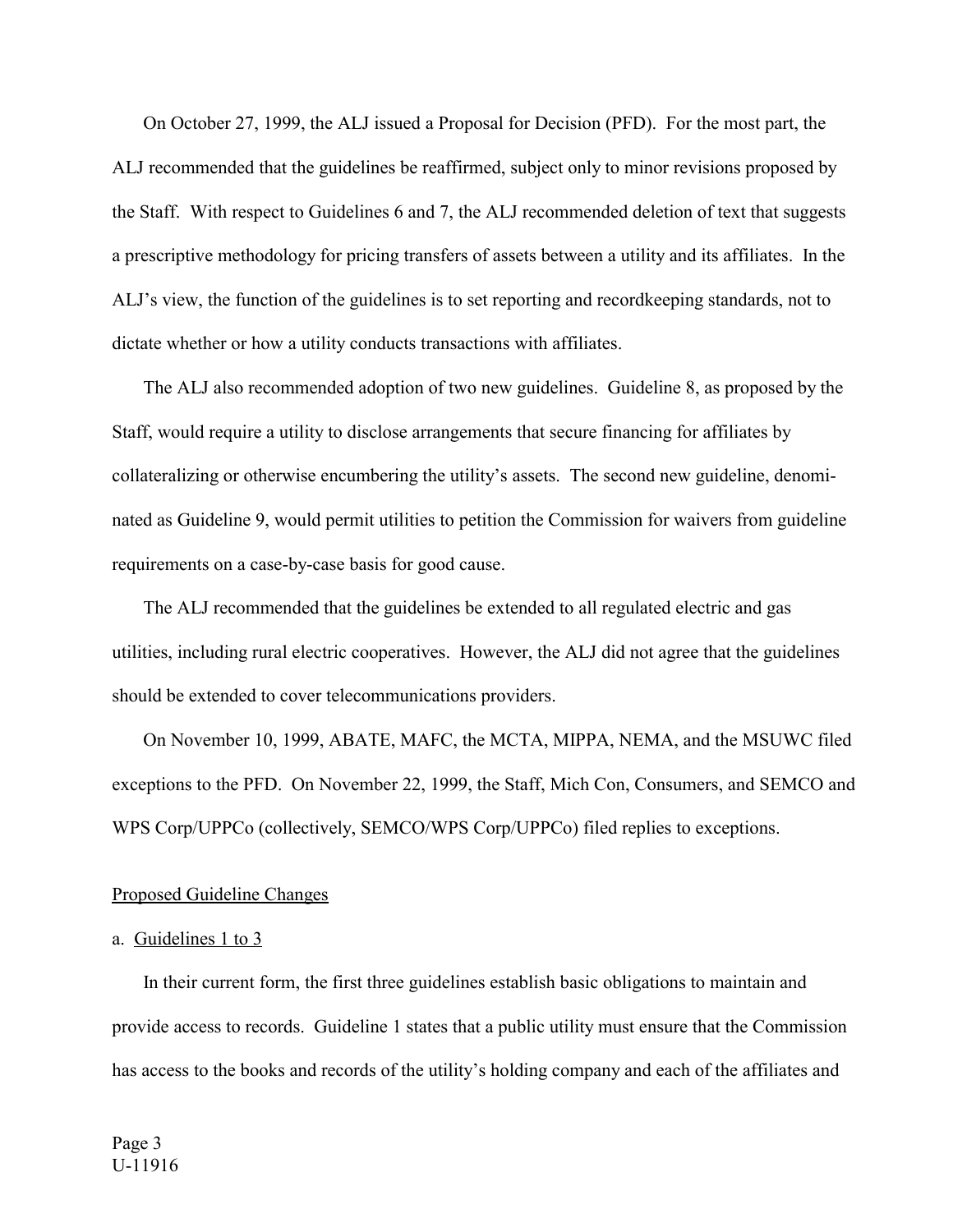their joint ventures. Guideline 2 requires utilities and affiliates to use procedures and controls that ensure full Commission review of cost allocations and transfer pricing and provide protection against cross-subsidization. Guideline 3 requires books to be kept in accordance with generally accepted accounting principles and, when applicable, the Uniform System of Accounts. The ALJ recommended that these three guidelines should continue in effect. No one filed exceptions. The Commission therefore determines that Guidelines 1 to 3 are appropriate and that they should remain in effect.

The second sentence of existing Guideline 1 includes a phrase that is meant to convey that the entity from which disclosure is sought must either object or provide access to the books and records. Guideline 1 has been reworded to clarify the intended meaning.

## b. Guideline 4

Existing Guideline 4 describes the financial statements and other information that public utilities must provide to the Commission and prescribes reporting intervals for each category of information. The Staff proposed several revisions. One Staff recommendation was that the Guideline 4(c) obligation to provide, "[a]s a separate exhibit in its next general rate case, an audit report of its transactions between the utility and its non-utility affiliates," March 8, 1999 order, Ex. A, be modified so that each utility instead files an audit report at the end of year 2000 and for each three-year interval thereafter. The ALJ accepted the Staff's proposed revisions.

In its exceptions, NEMA argues that a three-year cycle for audit reports allows for too much time to lapse before a public utility must disclose improper dealings. NEMA says that the Staff rationale–that it has too few employees and resources to review audits on a more frequent basis–is inadequate by itself. NEMA contends that frequent reporting is itself a disincentive against improper affiliate dealings and that parties other than the Staff can review the reports and pursue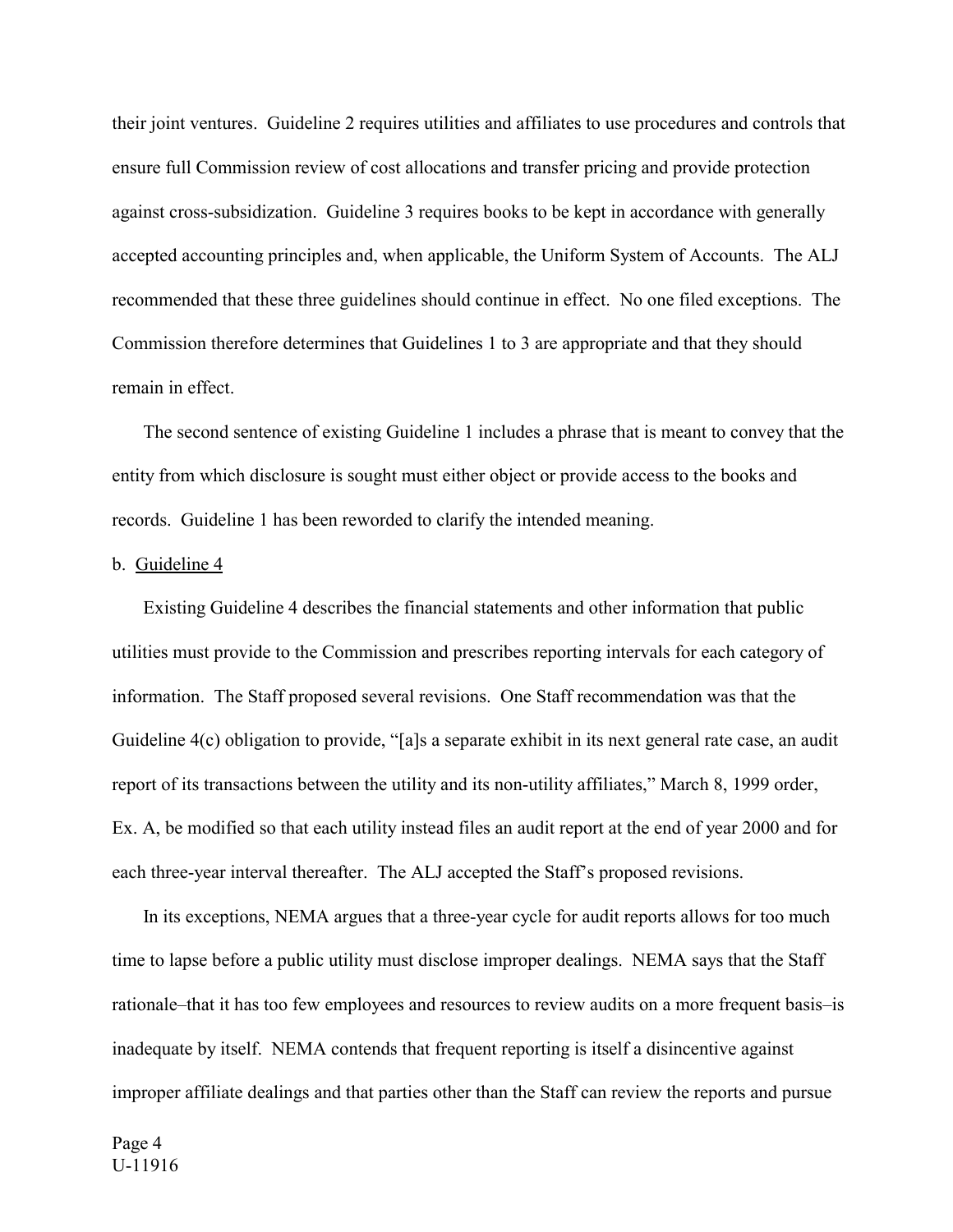appropriate responses to any improprieties that are revealed. Because utilities are already required to maintain records and file reports annually pursuant to MCL 460.556; MSA 22.156, NEMA does not believe that it would be burdensome for them to take the additional step of preparing audit reports. NEMA would prefer audit reports to be filed annually or perhaps biennially.

Consumers responds that preparing annual audit reports would be burdensome, that the Staff lacks the resources to administer more frequent reporting, that utilities are subject to other reporting obligations that respond to NEMA's concerns, and that the payment of interest is adequate to compensate for the time value of any delay in disclosing improper dealings. Mich Con says that NEMA's predictions regarding the inevitability of cross-subsidization are exaggerated. According to Mich Con, its objective is not to conceal improprieties, but instead to secure a level playing field that allows it to benefit from its economies of scope and scale. Consumers and SEMCO/WPS Corp/UPPCo say that there is no record support for NEMA's recommendation.

The Commission agrees that the changes proposed by the Staff for Guideline 4 should be adopted, including the three-year cycle for audit reports. NEMA has not shown that any incremental benefit of reporting on a shorter cycle would justify the effort and cost required to conduct the audits and prepare the reports. In addition, the Commission will revise Guideline  $4(d)$  to indicate that more frequent audits may be appropriate in some circumstances. The Commission's statutory authority to conduct audits is not restricted by a certain time period or reporting cycle. See MCL 460.56; MSA 22.6. The Commission directs the Staff to require or conduct audits related to affiliate dealings more frequently than the three-year cycle if a utility's regular audit reports reveal a pattern of questionable dealings with its affiliates or if there is any other indication of misconduct. In this manner, the Commission will continue to monitor those utilities whose activities indicate an ongoing pattern of affiliate abuse or violations of these guidelines.

Page 5 U-11916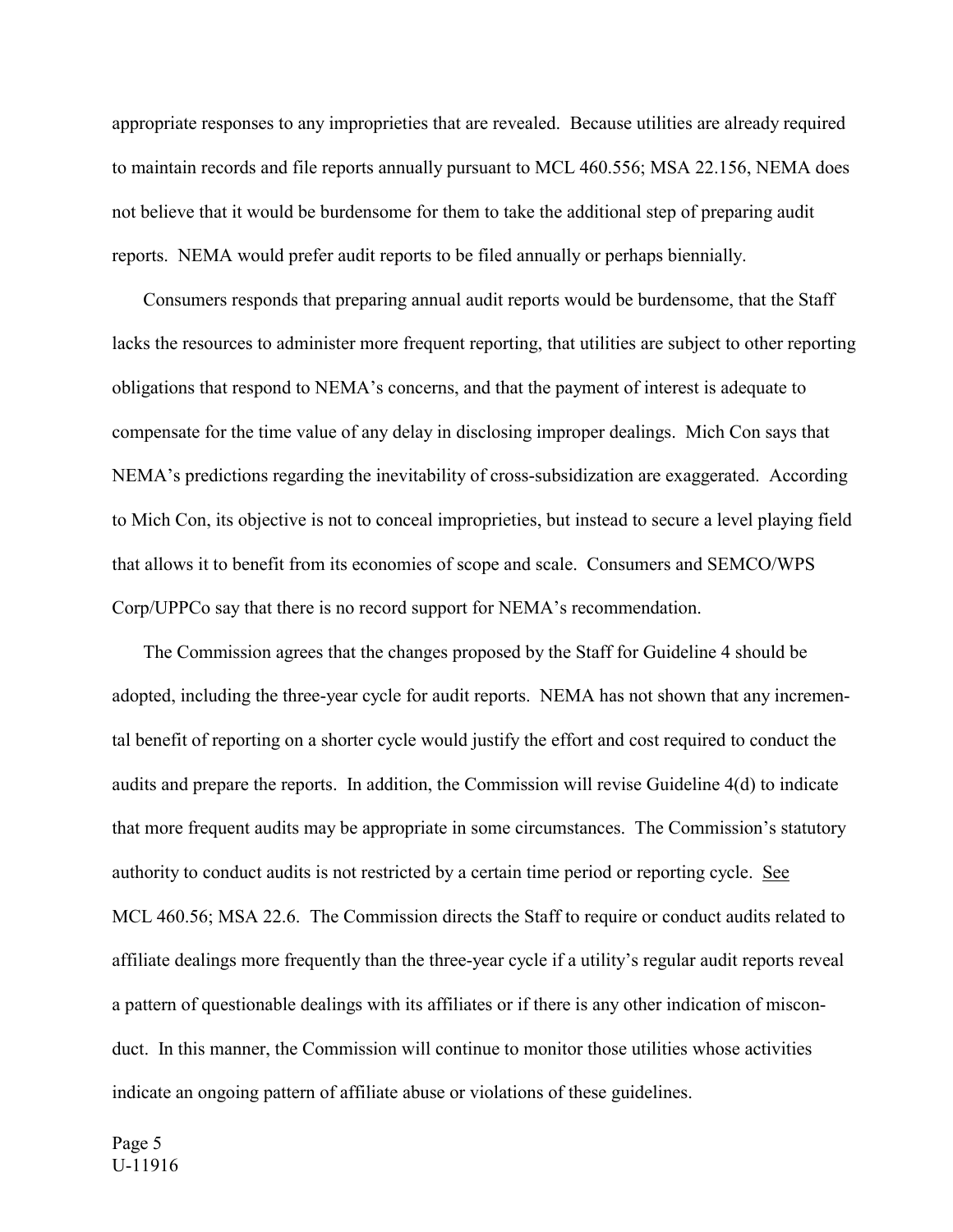The Commission additionally notes that the ALJ's specific recommendation was to adopt the Staff's position "as shown in Consumers' Attachment B, 'Staff Restated by CECo.'" PFD at 20. Consumers' recapitulation of the Staff's proposed Guideline 4(b) inserts a \$100,000 fair market value reporting threshold for annual reports describing affiliate transfers. Consumers' initial brief, Attach. B. Because the Staff did not propose a minimum dollar amount for reporting, that threshold has been removed from the guidelines that the Commission approves in this order.

# c. Guideline 5

In its current form, Guideline 5 states that a "utility shall avoid a diversion of management talent that would adversely affect the utility" and requires the utility to file an annual report of personnel transfers. The ALJ adopted the Staff's proposal to require the report to identify employees by name and to provide both the department or function within the public utility from which each employee has been transferred and the department or function within the affiliated entity to which the employee has been transferred. No one objected to this recommendation, which the Commission also adopts.

However, the MSUWC had offered testimony proposing additional requirements. The ALJ struck the testimony, finding that it raised matters that should be considered as part of a code of conduct, and not in a proceeding dealing with affiliate guidelines. Tr. 365-67.

In its exceptions, the MSUWC says that Guideline 5 is mandatory, in that it states that a public utility "shall" avoid a diversion of employee resources. The MSUWC contends that, in this respect, Guideline 5 is more substantive than the ALJ's characterization of it as a mere reporting requirement, even though it has been too general to serve as an effective deterrent in actual practice. The MSUWC argues that the ALJ's ruling prevented the record from including proposals to transform Guideline 5 into a meaningful bar against improper diversions of employee resources.

Page 6 U-11916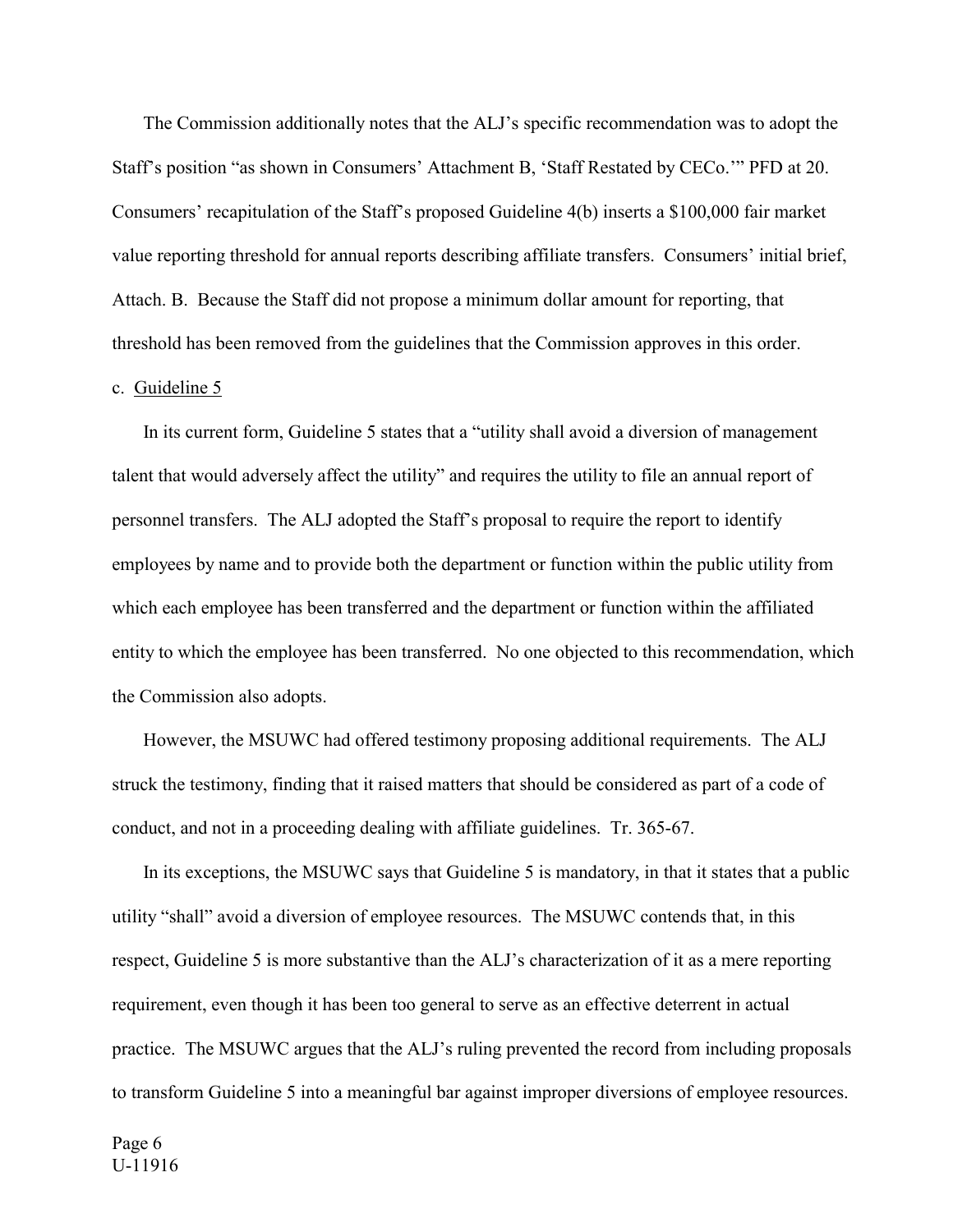As proposed, the MSUWC's testimony would amend Guideline 5 to preclude employee diversions that affect safety or reliability. In the context of a utility's sale or transfer of an operating unit or generating plant to a third party or unregulated affiliate, the proposal would require the transferee to maintain adequate staffing by offering to retain the utility's employees at their existing wages for 30 months. It would further require the transferor utility to offer a 30 month transition plan to redundant employees and would require the transferee to adopt a 30-month reliability plan to ensure public safety.

In reply, Consumers says that the MSUWC's proposed changes to Guideline 5 are code of conduct issues because they purport to regulate the actions or conduct of a public utility. As such, Consumers maintains, they cannot be addressed as part of affiliate guidelines that deal with accounting and reporting requirements. According to Consumers, the decision in Midland Cogeneration Venture Ltd Partnership v Public Service Comm, 199 Mich App 286; 501 NW2d 573 (1993), precludes the Commission from giving Guideline 5 an expansive effect, stating that it and other guidelines "simply require Consumers to furnish certain financial statements and file various periodic reports regarding its parent corporation and nonregulated affiliates and its transactions." 199 Mich App at 296. Mich Con agrees with Consumers that the MSUWC's proposed changes are well beyond the objectives of the guidelines.

The ALJ correctly determined that the MSUWC's proposed enhancement of Guideline 5 was beyond the scope of this case. The evident objectives of the MSUWC's proposals, to promote safety and reliability and protect the interests of employees and other stakeholders in a business or facility being transferred to an unregulated entity, may have merit in other cases or other forums. However, they are not closely related to the Commission's objective of establishing a uniform, orderly approach to dealing with the regulatory issues created by a public utility's dealings and

Page 7 U-11916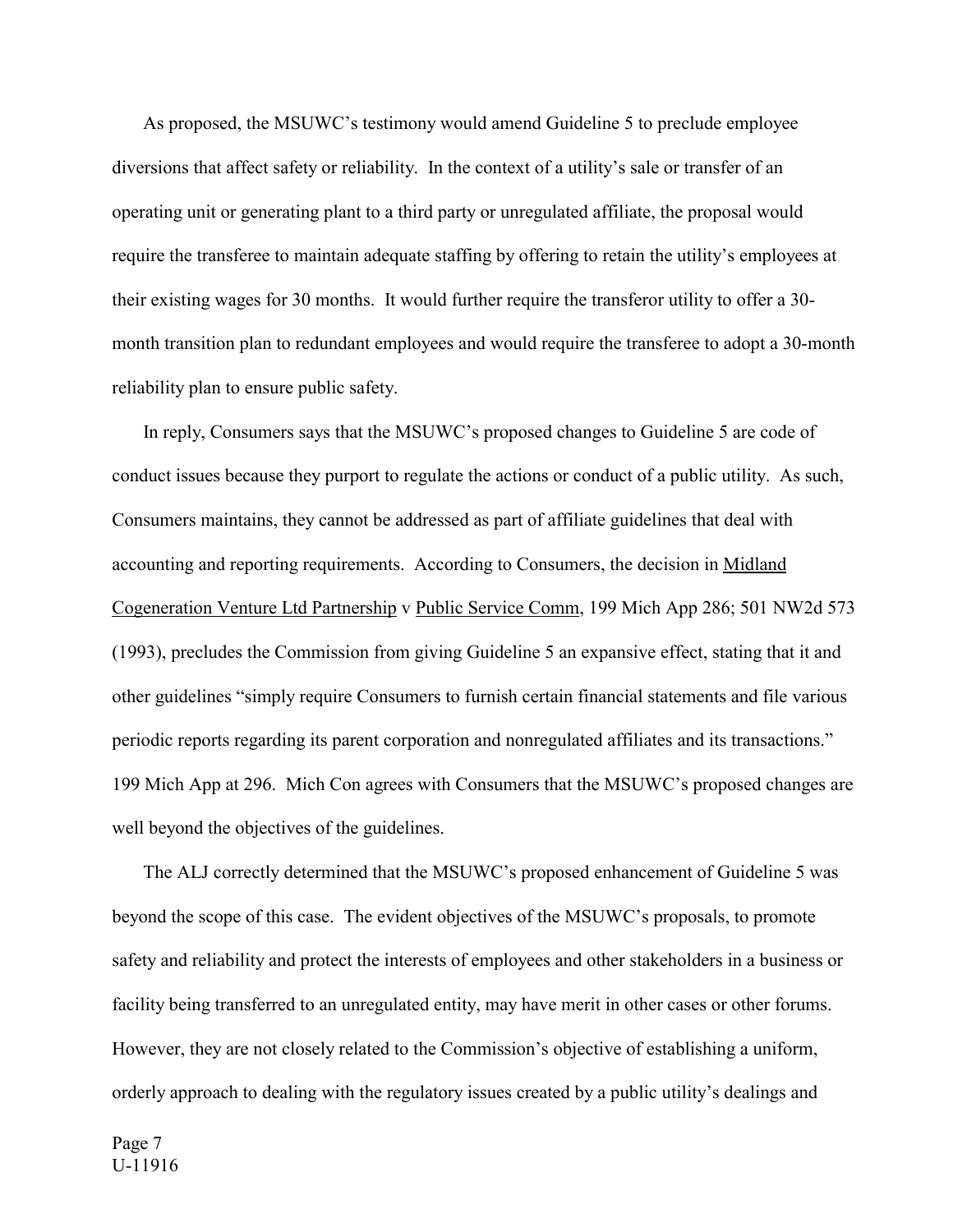relationships with unregulated affiliates conducting non-utility businesses. The Commission finds that the current formulation of Guideline 5, as amended by the Staff's proposals, is adequate to achieve the objectives of the guidelines and that the MSUWC's additional proposals are neither necessary nor appropriate in this case.

### d. Guidelines 6 and 7

Current Guidelines 6 and 7 deal with how a public utility and its affiliates price transactions in which they transfer property to each other or exchange goods and services with each other. The first sentence of Guideline 6 requires the utility to provide advance notice to the Commission when it transfers assets or property with a fair market value of more than \$100,000 to a non-utility affiliate. The second sentence of Guideline 6 states that the price for an affiliate transfer of assets shall be equal to the greater of cost or fair market value if the utility is transferring the assets to an unregulated affiliate and the lesser of cost or fair market value if the affiliate is transferring the assets to the utility. The last sentence of Guideline 6 indicates that the price of services and supplies provided by an unregulated enterprise shall be equal to the lesser of market price or 110% of fully allocated cost. Similarly, Guideline 7 applies to the transfer of market data, technology, or similar information from a public utility to a non-utility affiliate and sets the transfer price at cost or fair market value, whichever is more.

With respect to Guideline 6, the ALJ recommended that the Commission adopt the Staff's proposal to require the written notification for an affiliate transfer to include an explanation, with supporting documentation, as to how the transfer price was determined. No one objected to this recommendation, which the Commission adopts.

With respect to both Guidelines 6 and 7, the ALJ stated that, as they are currently phrased, they indicate that the Commission can direct a public utility how to price a transfer. In actuality, the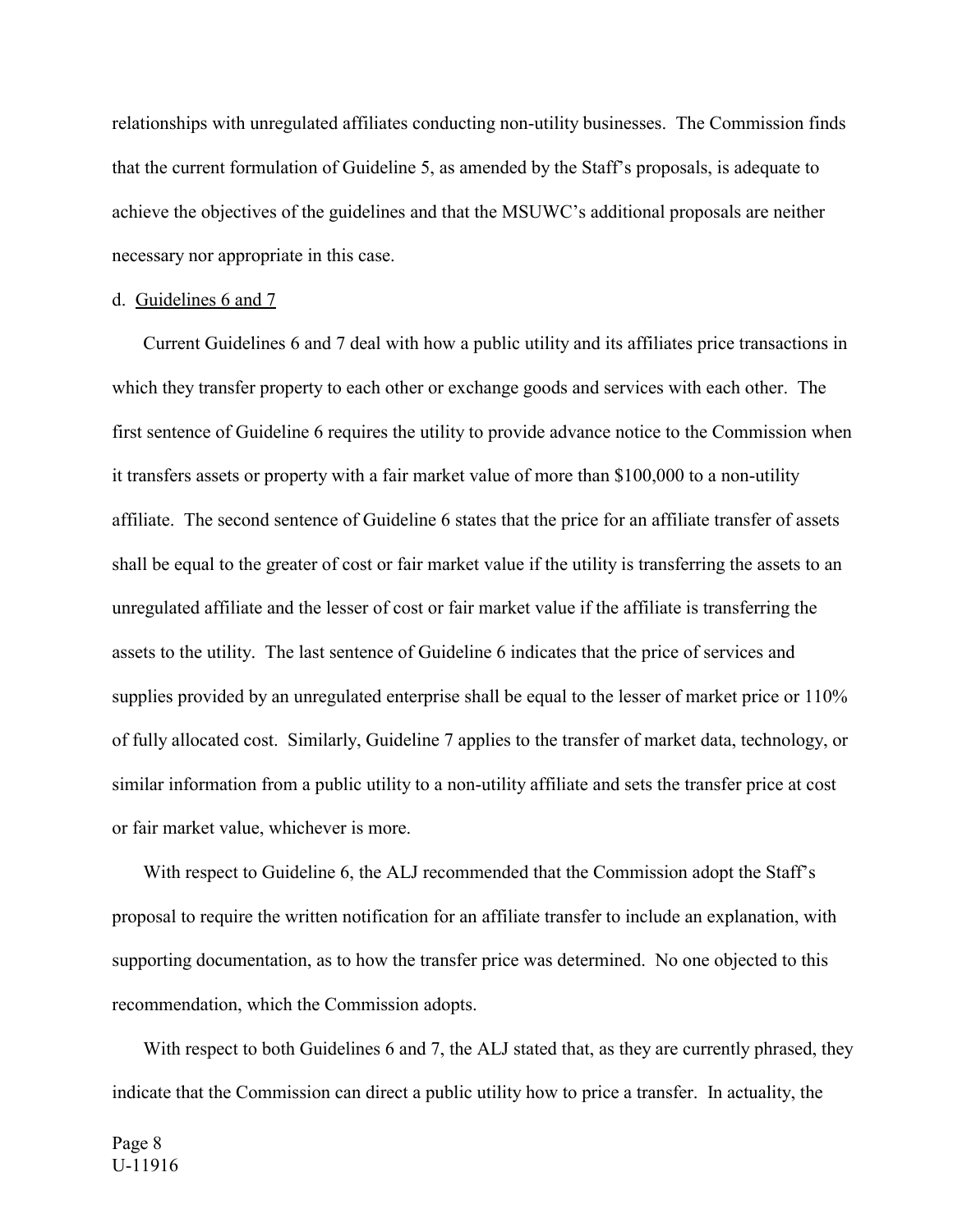ALJ stated, transfer pricing is subject to the discretion of the utility and its corporate holding structure. The ALJ recommended deletion of this language, including the last two sentences of Guideline 6 in their entirety.

In its exceptions, the MSUWC disagrees with the ALJ's conclusion that the Commission lacks authority to prescribe transfer pricing. It says that the ALJ's interpretation of the guidelines as nothing more than accounting standards renders them ineffective as a means of preventing crosssubsidization.

In its exceptions, the MCTA urges the Commission to retain asymmetrical pricing, which uses different pricing methodologies, depending upon whether the public utility is buying the property from an affiliate or selling it to an affiliate. (For example, Guideline 6 prices transfers from a utility to an unregulated affiliate at the higher of cost or fair market value, but transfers from an affiliate to a utility at the lower of cost or fair market value.) The MCTA argues that asymmetrical pricing is justified as a means of preventing regulated utilities from abusing their market power by cross-subsidizing unregulated affiliates in competitive markets.

Consumers responds that the guidelines are only a reporting requirement that do not encompass the substantive requirements proposed by the MSUWC and the MCTA. Mich Con says that public utilities attempting to benefit from economies of scope and scale are acting competitively and that a specific pricing methodology is therefore unnecessary. According to Mich Con, the price set by the utility for the transfer would be subject to Commission review for reasonableness. SEMCO/WPS Corp/UPPCo similarly contend that Commission pricing requirements can be enforced in subsequent rate proceedings.

In its reply to exceptions, the Staff says that the Commission should not delete the last two sentences of Guideline 6 altogether, but that it should modify them to clarify their effect. Although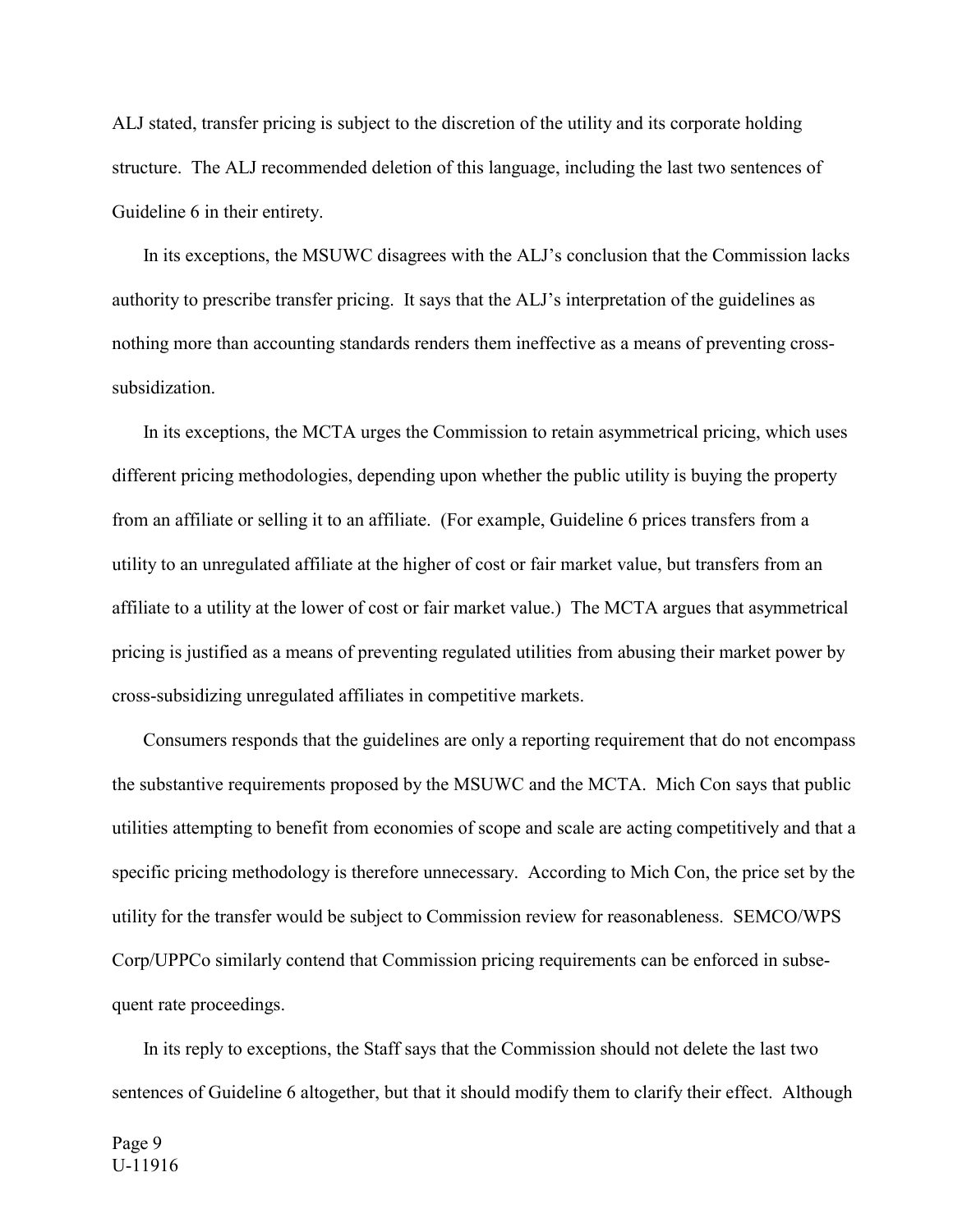the Staff views the pricing of affiliate transactions as subject to a public utility's managerial discretion, it also asserts that the guidelines' pricing provisions articulate the regulatory standard by which the Commission will adjudicate the ratemaking treatment of asset transfers in future cases. In this regard, the Staff argues that the Commission's authority over rates encompasses the right to approve, disapprove, or modify the company's accounting treatment of affiliate transactions.<sup>2</sup>

The Commission determines that the pricing provisions set forth in existing Guidelines 6 and 7 should not be deleted. Those provisions are a valid expression of a longstanding regulatory standard. Although the provisions are asymmetrical in the sense that they do not treat transfers of property or resources going from a public utility to its affiliate in the same manner as transfers going the other direction, the asymmetry is justified by the need to make it more difficult for utility companies to account for affiliate dealings in a manner that would be contrary to ratepayers' interests. Even though the subsidiaries, ventures, and affiliates embedded within a utility holding structure usually maintain distinct identities as legal persons, they act as a single firm that serves the collective economic interests of the parent company's investors and management.

Moreover, it can be difficult for the Staff and other interested parties to untangle and decipher the complicated sequences of transactions within a holding company's complex web of subsidiaries and affiliates. Under accounting and financial conventions, utility companies have much discretion to conduct appraisals of transferred property, dictate the pricing of transfers, select the method of accounting, create sophisticated holding arrangements, and structure complex transactions. As a

<sup>&</sup>lt;sup>2</sup>Consumers filed a motion to strike the Staff's reply to exceptions, in which it contends that the reply is not responsive to other parties' exceptions, but rather proposes new modifications to the PFD without an opportunity for other parties to respond. The Commission is not foreclosed from reviewing and modifying the PFD, regardless of whether a party properly briefed its position. It is also not persuaded that the recommendation to delete the pricing provisions is correct on its merits, as discussed in the text of this order.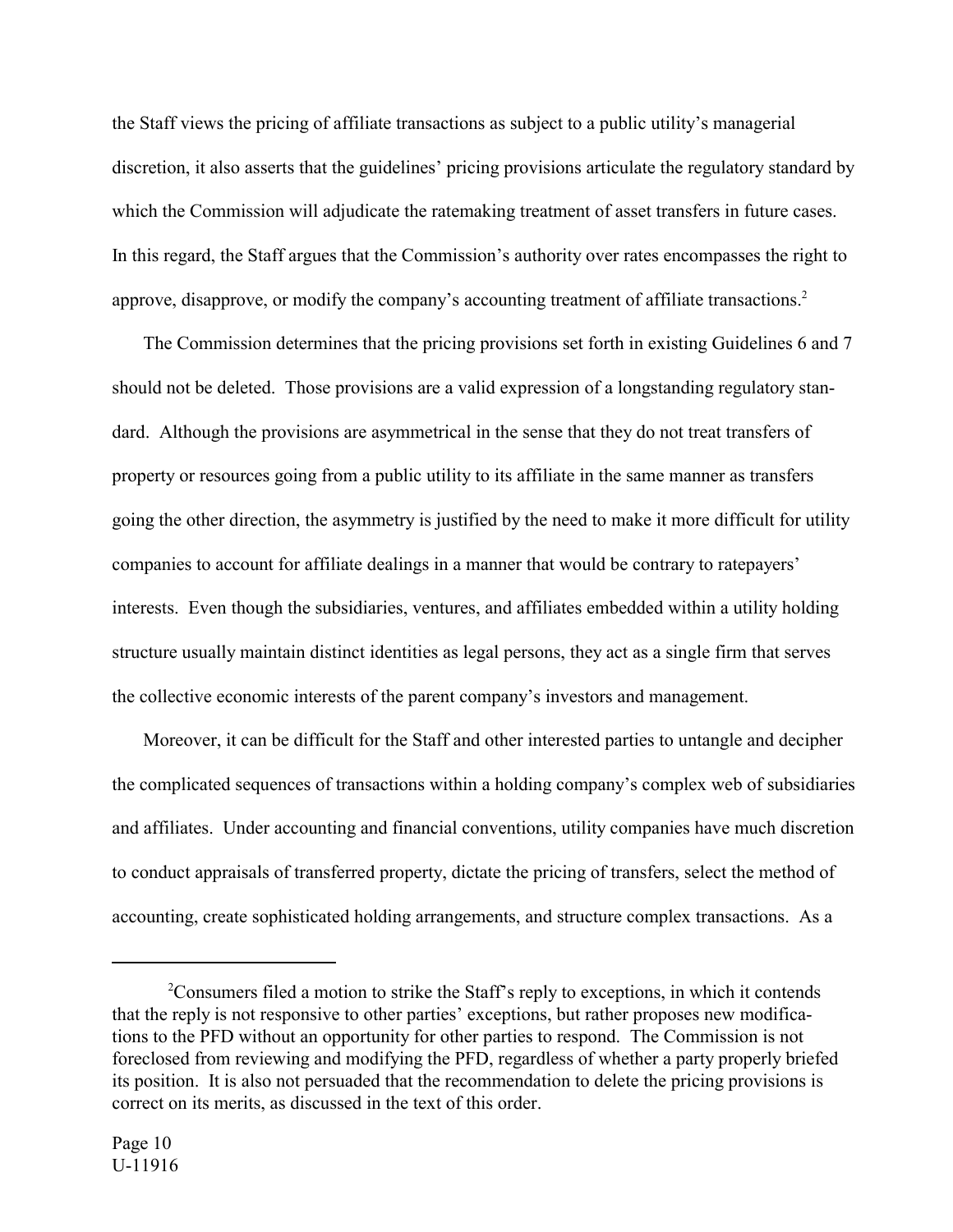result, the affiliate dealings disclosed in a utility's periodic reports (and their implications for ratepayers) can be potentially misleading or unclear if taken at face value. Moreover, utility companies often have superior knowledge of the various regulated and unregulated industries in which they operate and superior access to their own financial information. Thus, the Staff or other outside parties are at a considerable disadvantage when they attempt to audit the transactions or investigate affiliate dealings.

Viewed from this perspective, asymmetrical pricing is an additional layer of protection that counteracts the reverse asymmetry implicit in a holding company's normal incentive to understate the resources transferred from a regulated public utility to an unregulated affiliate. In some cases, it may correct actual biases concealed in the company's methods of accounting for and reporting the transactions. On balance, it is the Commission's judgment that the pricing guidelines improve the accuracy of a utility's financial information as they affect public utility regulation.

As indicated by Consumers, the legal status of the pricing provisions of Guidelines 6 and 7 has been in dispute since the decision in Midland Cogeneration Venture Ltd Partnership v Public Service Comm. The Commission agrees with the Staff that the pricing provisions continue to have value as a regulatory standard. The Commission's statutory authority to decide the ratemaking consequences of affiliate transactions is beyond serious dispute. Moreover, the Commission is not persuaded that the pricing provisions are as limited in effect as Consumers and some of the other utilities have portrayed them. Therefore, the Commission will not adopt either the PFD's recommendation to delete those provisions or the Staff's proposal to modify the language, but it will approve the text of those provisions substantially as they now are.

In its exceptions, the MSUWC urges the Commission to require public utilities to obtain prior approval of any proposed transaction with an affiliate. To enhance Guideline 6, the MSUWC urges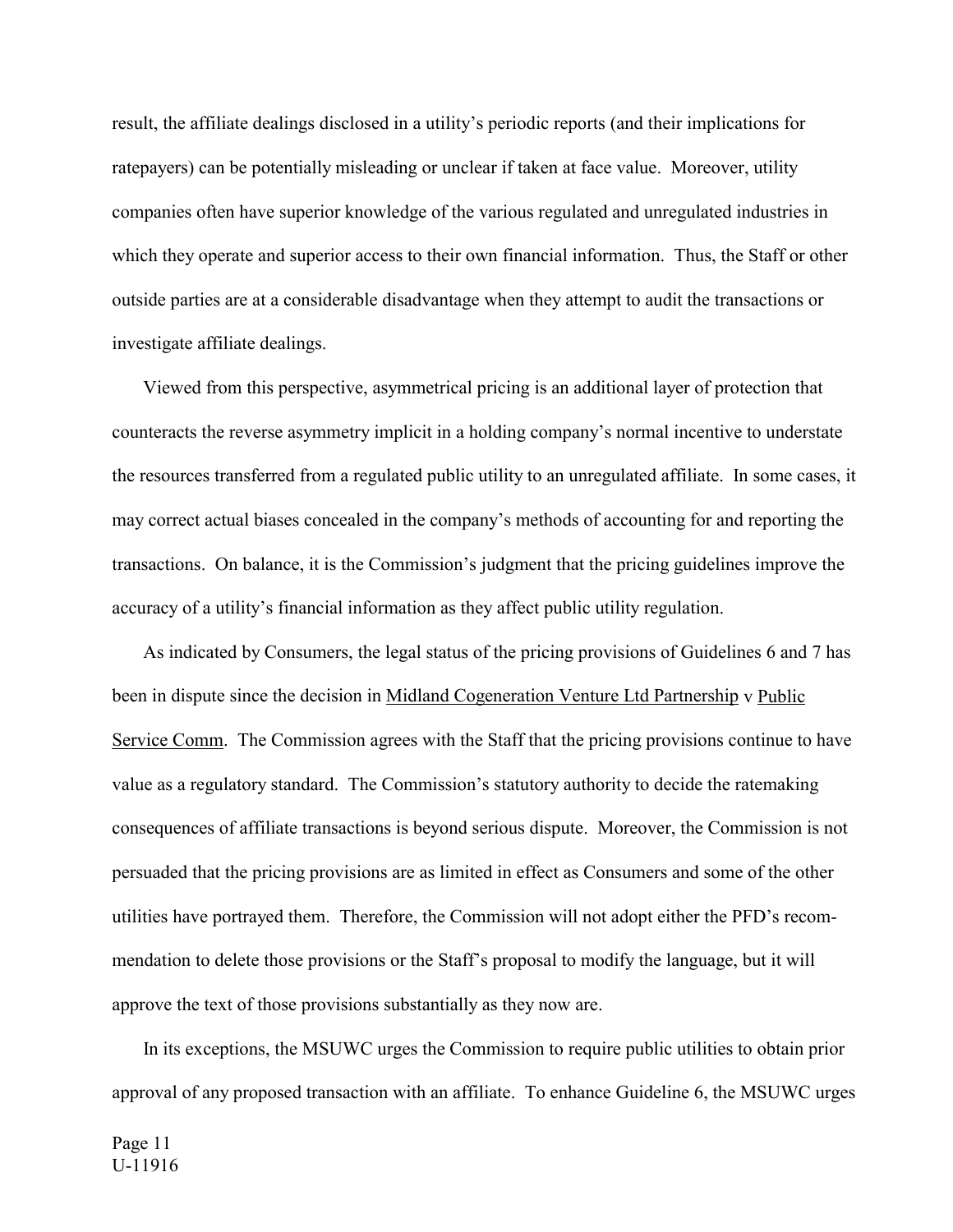the Commission to adopt a proposed checklist of requirements, which includes a showing of the transfer's effects on staffing and safety, a demonstration that the pricing and terms of the transaction are reasonable in all respects, an independent appraisal of property, and pricing at the greater of cost or the appraised value.

SEMCO/WPS Corp/UPPCo argue in reply that the Commission does not have authority to require prior approval of an affiliate transaction or otherwise to enforce the MSUWC's proposed checklist. They say that current Guideline 6, as modified in the PFD, is adequate.

It is not necessary to adopt the MSUWC's proposed checklist. Requiring prior approval of every affiliate transfer of property with a fair market value of more than \$100,000 would increase the regulatory burden on public utilities without any showing of concrete benefits that outweigh the additional administrative costs to the utilities and the public. The concerns addressed by the proposed checklist are too far removed from the guideline objectives of improving the detection of cross-subsidization and affiliate abuses and taking appropriate steps to correct them.

The MCTA proposed to modify the current reporting requirements for affiliate transfers by adding to their detail. The MCTA's expanded requirements would include a description of the affiliate, a complete recitation of the compensation and other material terms of the transaction, the fair market value of transferred assets, and the employees affected by the transfer. The transfer of employees is already governed by Guideline 5. Because there has been no showing that the current reporting requirements in Guideline 6 have been inadequate for the Staff and others to obtain the information required to evaluate affiliate transactions, the Commission is not persuaded that Guideline 6 should be amended in accordance with the MCTA's proposal.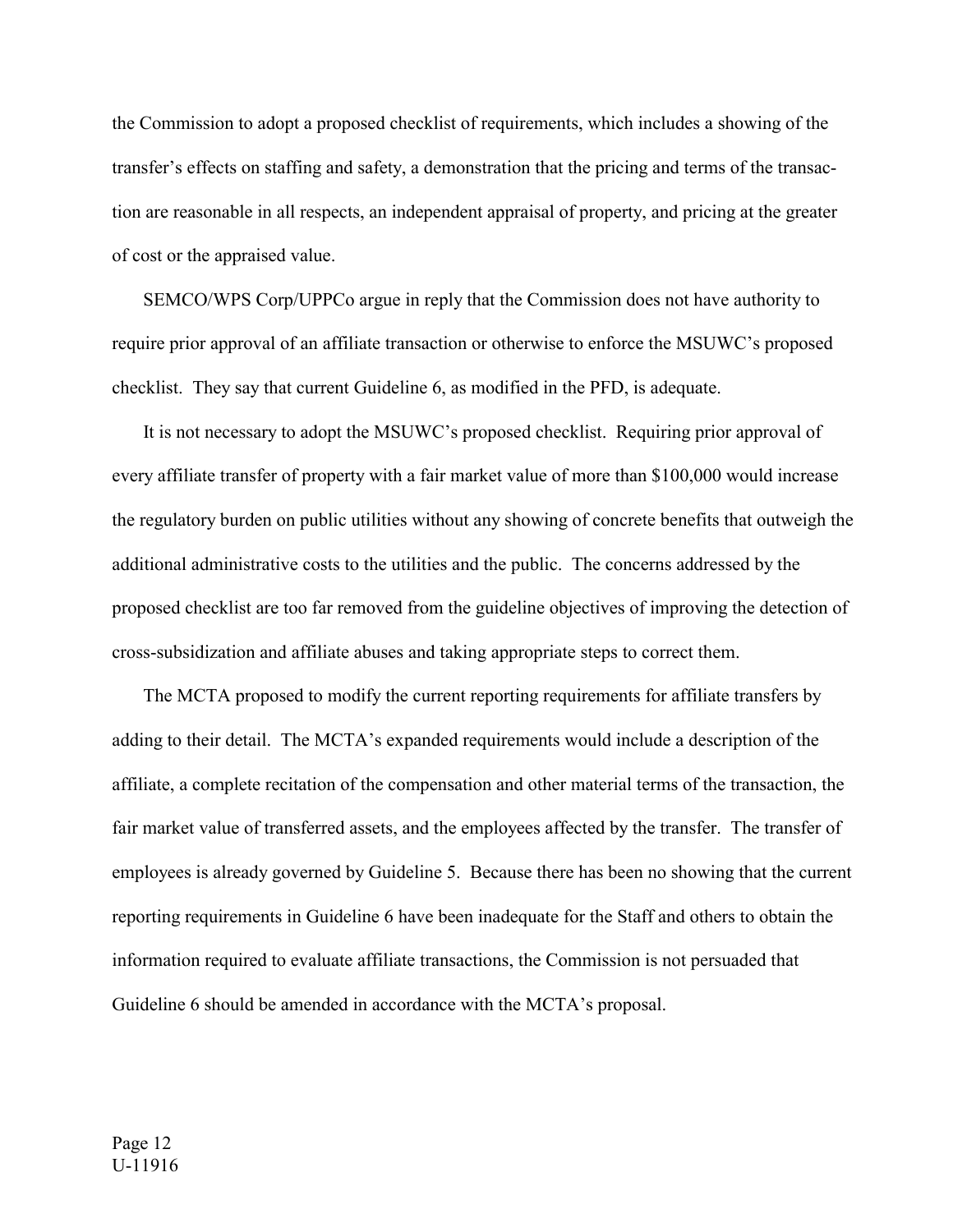## e. Proposed new guidelines

### 1. Affiliate credit arrangements (Guideline 8)

The ALJ recommended adoption of the Staff's proposed Guideline 8, which would require public utilities to report annually credit arrangements that provide financing to affiliates by encumbering or providing recourse against the utility's assets in the event of a default. There were no objections or exceptions. The Commission finds that the proposed guideline should be adopted. 2. Guideline waiver procedure (Guideline 9)

The ALJ also recommended adoption of a guideline proposed by MECA that would enable public utilities to apply to the Commission for waivers of guideline requirements. Under the proposed guideline, the Commission would grant the proposed waiver if it determines that the applicant has shown good cause and that compliance with the requirement would be impractical or unreasonable. In the absence of exceptions, the Commission adopts the waiver procedure as Guideline 9.

3. Definitions (Guideline 10)

NEMA says that the definitions set forth in Staff witness Brian L. Ballinger's testimony should be formally adopted as part of the guidelines. The MCTA proposed a definition of "affiliate" that is similar to Mr. Ballinger's and further proposed definitions for "employee," "fair market value," "functions," "substantial asset," "transfer," and "utility." Consumers opposes adoption of a definitional guideline, arguing that the Staff did not specifically advance its definitions as part of the guidelines and that the proposed definitions are themselves unclear.

The Commission does not agree that all of the definitions proposed by the MCTA should be adopted. Some of the definitions are meant to bolster the MCTA's position that the guidelines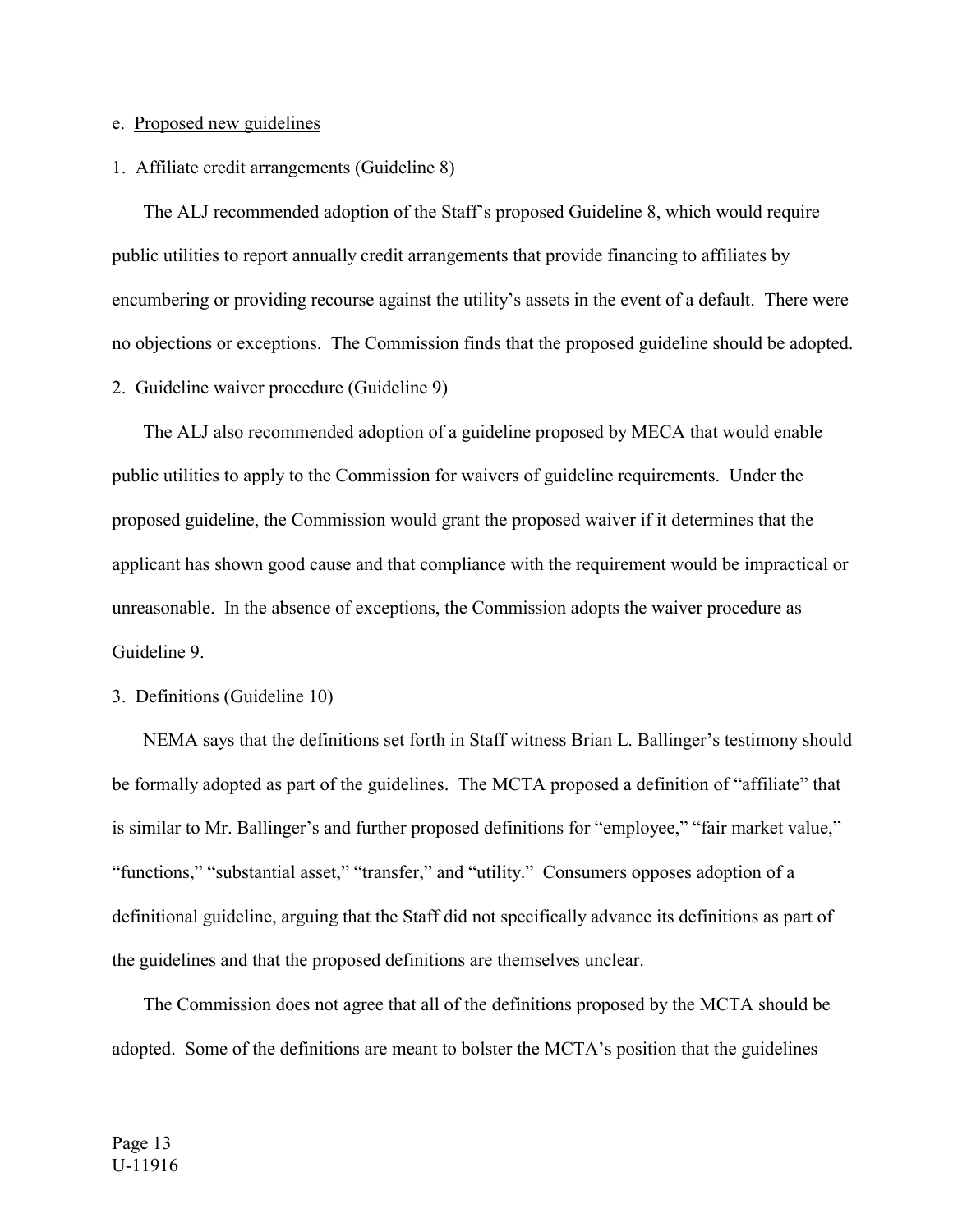should apply to the telecommunications industry (as discussed later in this order). Others address terms whose meanings do not appear to be controversial.

However, the Commission does agree that the definitions originally proposed by the Staff may be helpful in providing clarity to the terms "affiliate" and "subsidiary," as they are used in the guidelines. Both are technical words and are susceptible to different meanings in different contexts. Mr. Ballinger testified that he developed his definitions from the Uniform System of Accounts.<sup>3</sup> Tr. 225-26. Instead of adopting verbatim the definitions contained in Mr. Ballinger's testimony, the Commission's new Guideline 10 will indicate that the terms "affiliate" and "subsidiary" are defined in accordance with the Uniform System of Accounts.

## Entities Subject to the Guidelines

As explained in note 1 of this order, only Consumers, SEMCO, and Mich Con are subject to the existing guidelines. No one filed exceptions to the ALJ's recommendation to extend the guidelines to all utilities that provide electric or gas service subject to 1939 PA 3, as amended, MCL 460.1 et seq.; MSA 22.13(1), and other Michigan statutes regulating public utilities, including rural electric cooperatives. The Commission agrees with this recommendation.

In deciding that the coverage of the revised guidelines should be expanded, the Commission notes that the initial guidelines were developed to address concerns related to specific activities of Consumers, Mich Con, and SEMCO. In the years since the guidelines were first issued, electric and gas utilities in Michigan have exhibited an increasing interest in pursuing unregulated business ventures and forming affiliates to house those ventures. The Commission's ongoing experience

<sup>&</sup>lt;sup>3</sup>The citations for the Uniform System of Accounts for Major and Nonmajor Electric Utilities and for Major and Nonmajor Gas Utilities are R 460.9001 and R 460.9021, respectively, of the Michigan Administrative Code.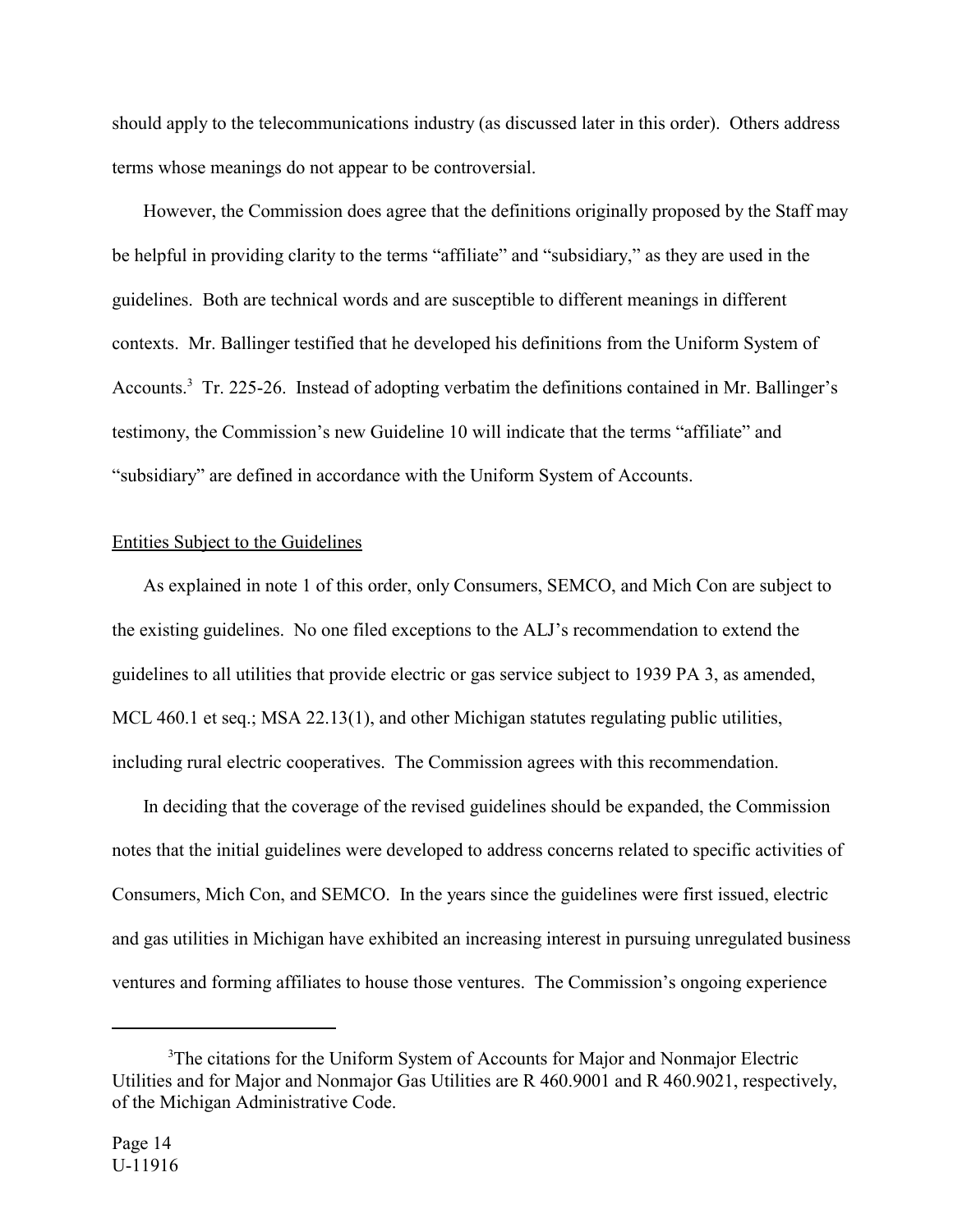with the issues created by affiliate dealings is the principal reason why this proceeding was started. In light of these heightened concerns, the Commission can see no legitimate reason to exempt any public utility operating in Michigan from the guidelines.

Of course, the time and effort required by any given utility to comply with the guidelines will be roughly commensurate to that utility's involvement in affiliate dealings. Thus, a utility company that involves itself in few, if any, non-utility businesses will not need to devote much effort to complying with the guidelines. On the other hand, a utility that actively pursues a variety of unregulated businesses by forming a complex holding structure will be required to comply with the relatively modest reporting, recordkeeping, and other requirements in the guidelines. For the most part, the accounting requirements are not materially different from those already observed by regulated utilities.

In response to MIPPA's request for a qualifying facilities exemption from the guidelines, the ALJ noted that only public utilities that engage in the local distribution of electricity or natural gas are subject to the guidelines. The ALJ stated that because qualifying facilities do not engage in local distribution, "their concerns would be satisfied." PFD at 24. He did not further address MIPPA's position beyond that observation. In its exceptions, MIPPA reiterates its request for the Commission to state that the guidelines do not apply to qualifying facilities selling their electrical output pursuant to power purchase agreements approved by the Commission. MIPPA's concern is that qualifying facilities that fall within the definition of an affiliate of a public utility will find themselves indirectly subject to the guidelines' requirements relating to accounting and access to records.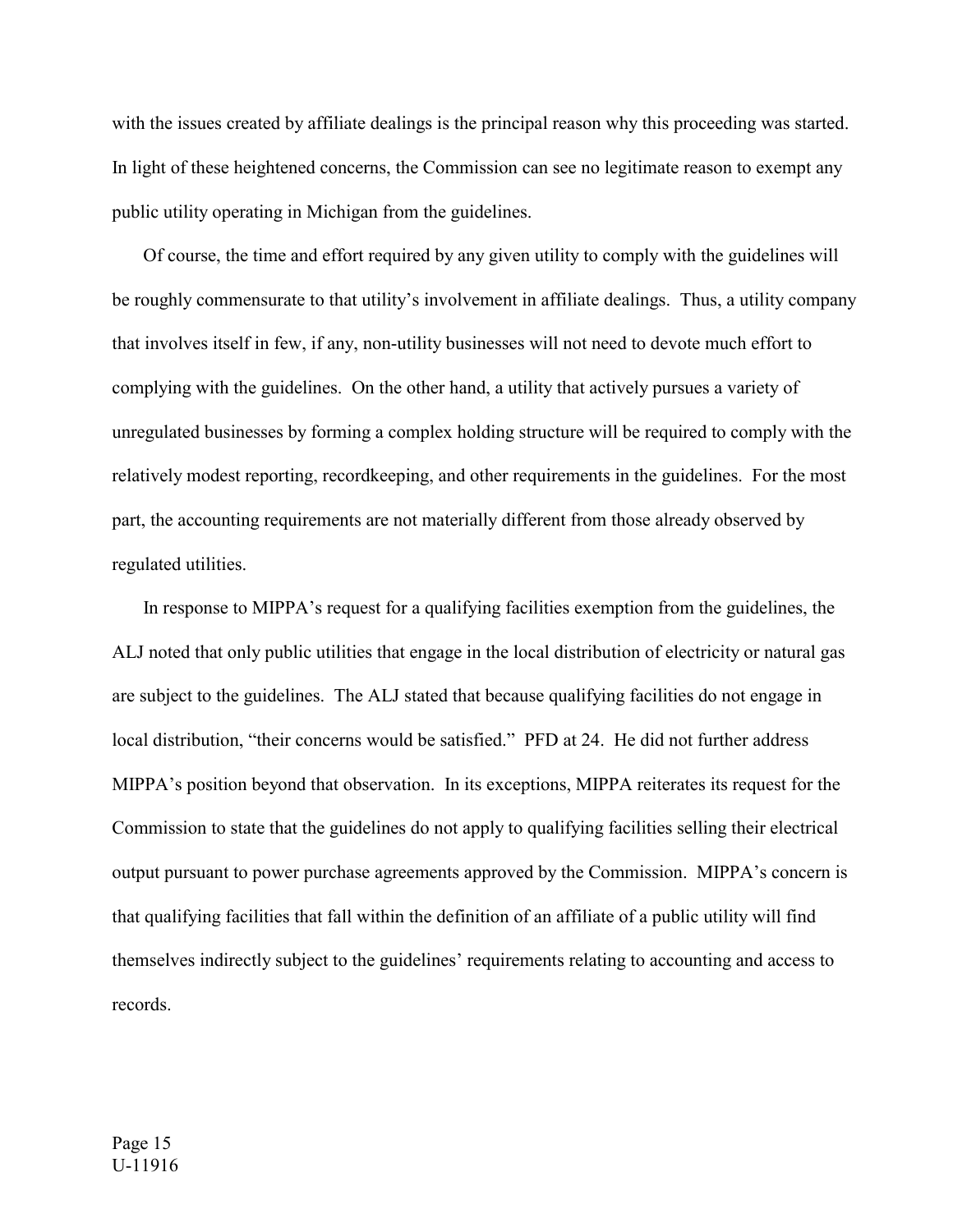Consumers says that there are legal and factual constraints that would inhibit the Commission from subjecting qualifying facilities to the guidelines, but that it is not necessary to issue a ruling that defines those constraints at this time.

The Commission agrees with the ALJ that qualifying facilities whose activities are restricted to selling electricity on a wholesale basis are not subject to the guidelines as public utilities. However, it is not clear why a qualifying facility that is also an affiliate of a public utility should be treated differently under the guidelines than any other type of affiliate. The Commission declines to address this issue further at this time.

In its exceptions, the MCTA takes the position that the guidelines should cover telecommunications providers that are also incumbent local exchange carriers. Anticipating an objection that the scope of this case does not include telecommunications, the MCTA notes that the March 8, 1999 order commencing this case provided notice that the Commission would "decide whether to expand or reduce the list of entities to which these requirements should apply." Order at 2. The MCTA contends that the objectives of protecting against cross-subsidization and curbing market power are as relevant in the context of the telecommunications industry as in the energy industries. The MCTA argues that various provisions of the Michigan Telecommunications Act, MCL 484.2101 et seq.; MSA 22.1469(101) et seq., authorize the Commission to pursue the same objectives as those underlying the guidelines.

Although affiliate dealings in the telecommunications industry are in many respects similar to the energy industries, the Commission is not persuaded that guidelines developed for electric and gas utilities are necessarily transferable to telecommunications providers. In the first place, telecommunications providers are subject to a different scheme of statutory regulation that provides different means of recourse for abuses of affiliate relationships. Moreover, telecommunications is

Page 16 U-11916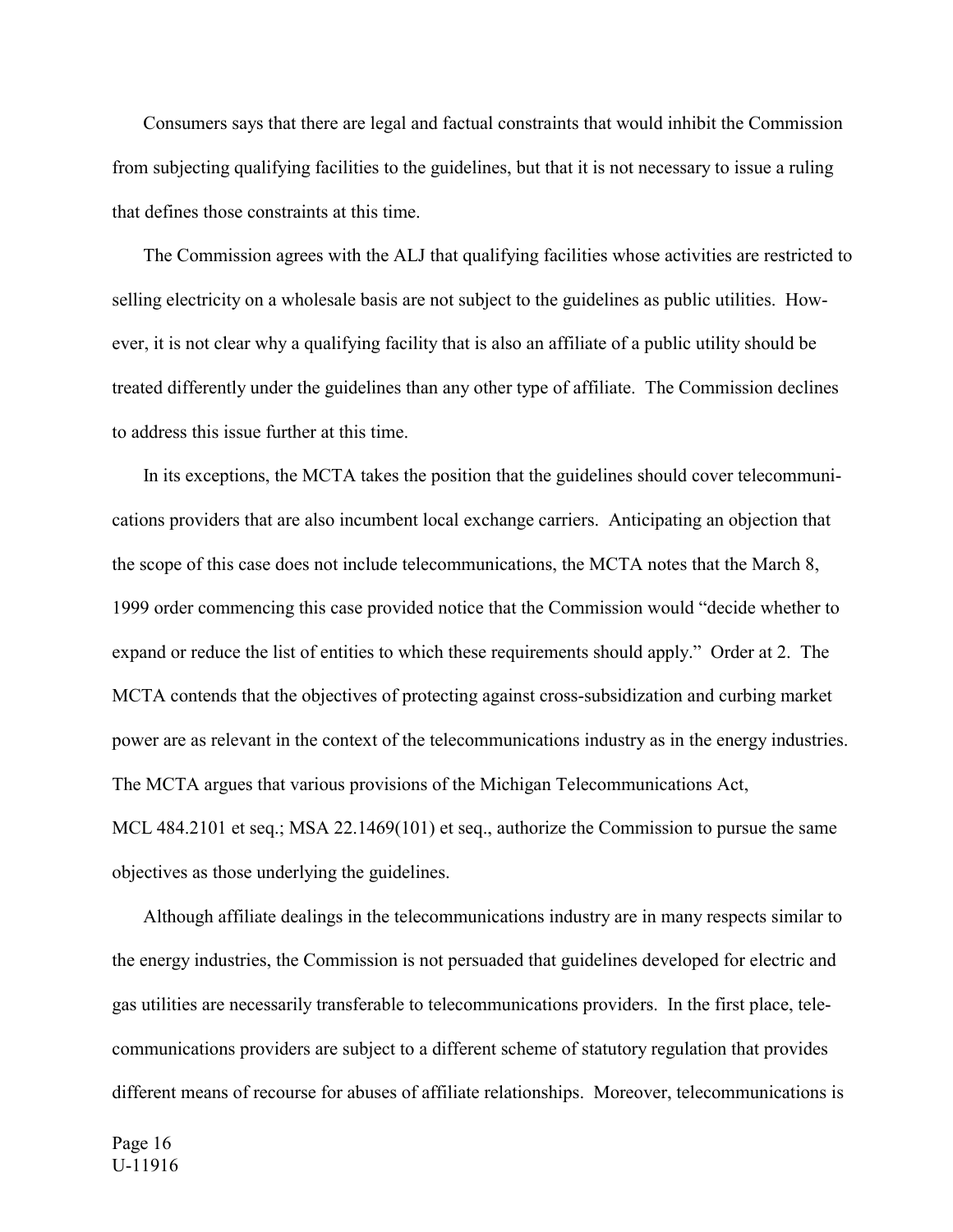beyond the scope of this case. The March 8, 1999 order may not have explicitly excluded telecommunications from its scope, but only because the Commission did not anticipate that anyone would propose to apply the guidelines in that context.

#### Procedural Rulings

Most of the disputed procedural rulings relate to the ALJ's definition of the scope of these proceedings. The ALJ's rulings based on his reading of the March 8, 1999 order and notice of hearing precluded several parties from obtaining the discovery they sought and from submitting testimony regarding their proposed changes to the guidelines. In response to two of the rulings, parties filed applications for leave to appeal. First, MAFC, ABATE, and Fiber Link sought to appeal the ALJ's May 19, 1999 ruling denying their requests to compel discovery. In that ruling, the ALJ concluded that the proceedings envisioned in the March 8, 1999 order dealt with the guidelines as a generic matter and therefore excluded a detailed exploration of the utilities' past affiliate dealings and their history of compliance with the existing guidelines. Tr. 69-75. Second, MAFC filed an application for leave to appeal the ALJ's June 24, 1999 ruling striking most of the prefiled testimony of a witness it proposed to sponsor. The reason given for the ruling was similar to the earlier ruling–that the testimony placed too much emphasis on prior transactions. Tr. 85-86.

In addition, NEMA excepts to the ALJ's ruling striking testimony it attempted to sponsor. NEMA argues that the ALJ erred in determining that the testimony surpassed the scope of the case by proposing requirements that are more properly classified as part of a code of conduct. NEMA argues that the record should have included its proposals for controlling affiliate dealings, including the enforcement mechanisms that it proposed.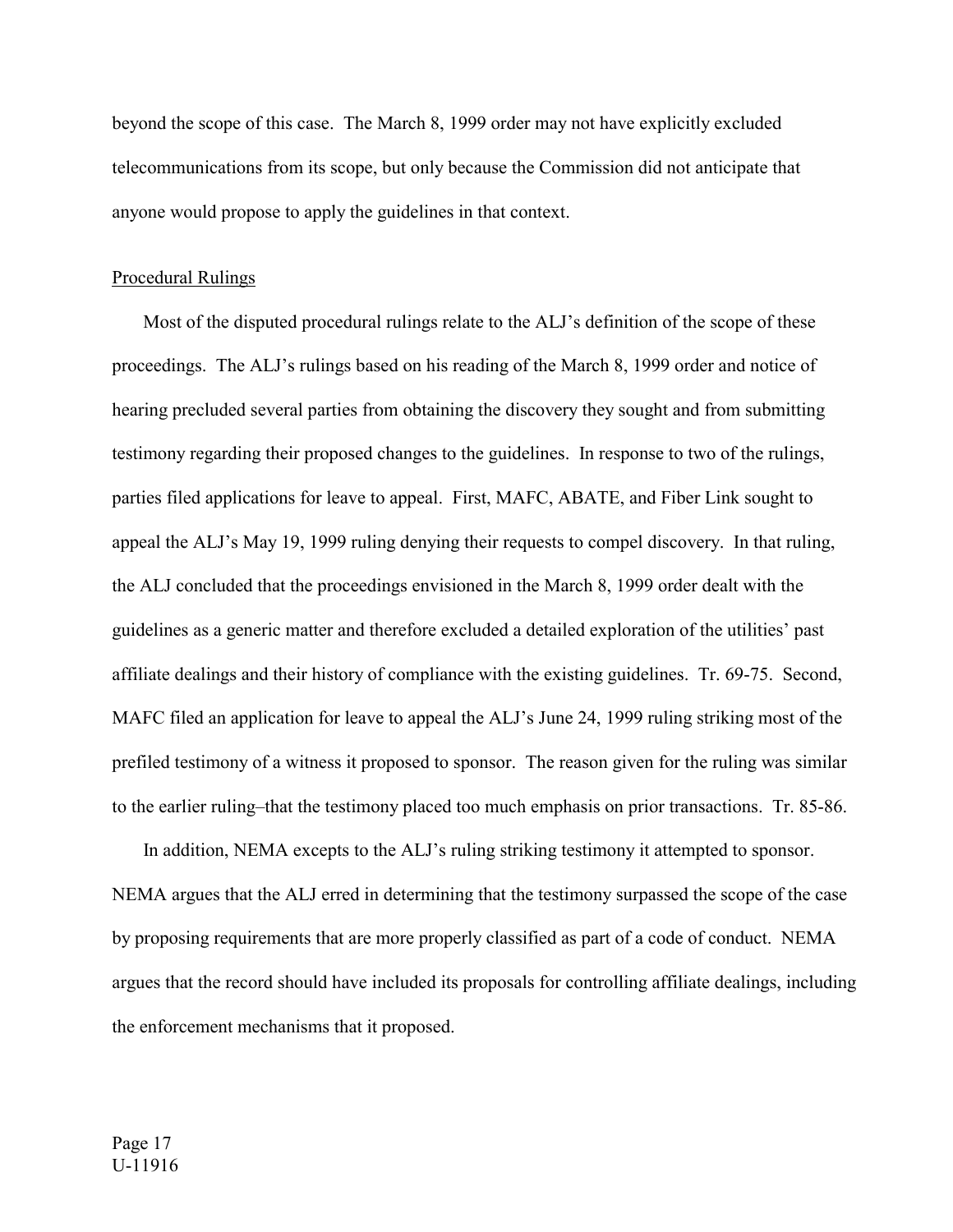In their exceptions, ABATE and MAFC argue that the ALJ improperly restricted the development of the record by adopting an unduly narrow definition of the scope of the case. They argue that the ALJ erred in viewing the guidelines' function as limited to imposing reporting requirements and in denying them an opportunity to propose new requirements that would prevent utilities from abusing their relationships with affiliates. ABATE and MAFC contend that the record should have addressed whether it is necessary to make the guidelines more effective in light of past misconduct. In light of the ALJ's rulings, they contend, the present record does not provide a basis for making meaningful changes, and the case should be remanded for further hearings.

In their replies to the exceptions, Consumers, SEMCO/WPS Corp/UPPCo, and Mich Con argue that the ALJ set appropriate limits on the proceedings. Consumers and Mich Con add that the Commission does not have statutory authority to adopt some of the requirements that the parties proposed.

The Commission finds no error in the ALJ's procedural rulings, including those specifically addressed in the applications for leave to appeal and the exceptions. The ALJ correctly recognized that the order commencing this case was not intended to grant an unlimited license to advocate measures that are tangential to the objectives of the guidelines. The Commission intended that the guidelines would provide an effective mechanism for identification and disclosure of affiliate transactions that pose difficult regulatory issues. On balance, the record developed under the ALJ's direction was adequate for the Commission to resolve its concerns that the guidelines were becoming outdated in some respects. This order updates the guidelines in light of contemporary developments. It further extends the guidelines to embrace all of the public utilities that are subject to the Commission's jurisdictional oversight. The Commission is not persuaded that adopting a more expansive definition of the case would have altered its ultimate determinations.

Page 18 U-11916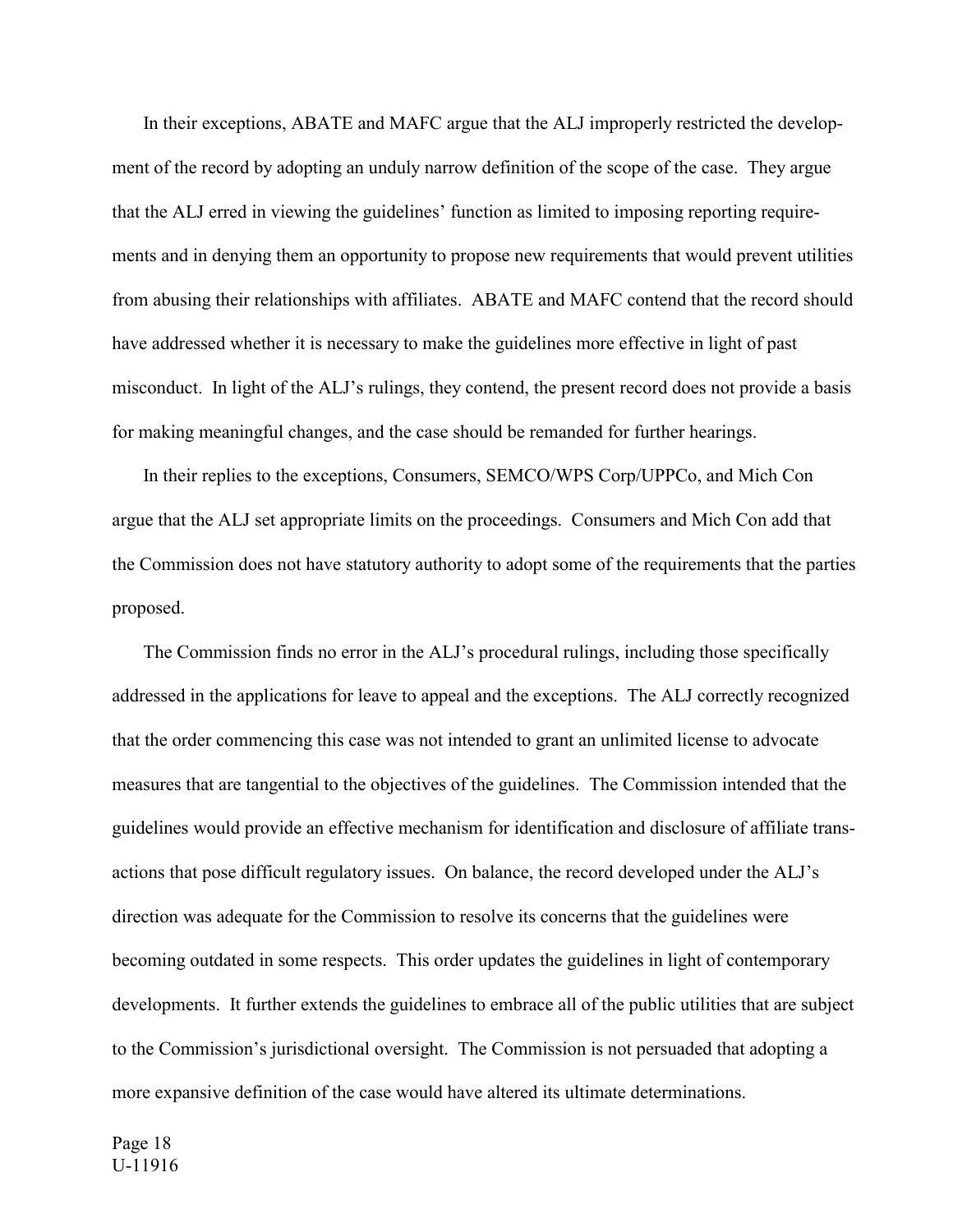The Commission FINDS that:

a. Jurisdiction is pursuant to 1909 PA 106, as amended, MCL 460.551 et seq.; MSA 22.151 et seq.; 1909 PA 300, as amended, MCL 462.2 et seq.; MSA 22.21 et seq.; 1919 PA 419, as amended, MCL 460.51 et seq.; MSA 22.1 et seq.; 1939 PA 3, as amended, MCL 460.1 et seq.; MSA 22.13(1) et seq.; 1969 PA 306, as amended, MCL 24.201 et seq.; MSA 3.560(101) et seq.; and the Commission's Rules of Practice and Procedure, as amended, 1992 AACS, R 460.17101 et seq.

 b. The guidelines for transactions between public utilities and their affiliates should be amended as set forth in Exhibit A attached to this order.

c. The guidelines for transactions between public utilities and their affiliates should apply to all public utilities that provide electric or natural gas service subject to the statutory authority of the Commission.

# THEREFORE, IT IS ORDERED that:

A. The guidelines for transactions between public utilities and their affiliates shall be amended as set forth in Exhibit A attached to this order.

B. The guidelines for transactions between public utilities and their affiliates shall apply to all public utilities that provide electric or natural gas service subject to the statutory authority of the **Commission** 

The Commission reserves jurisdiction and may issue further orders as necessary.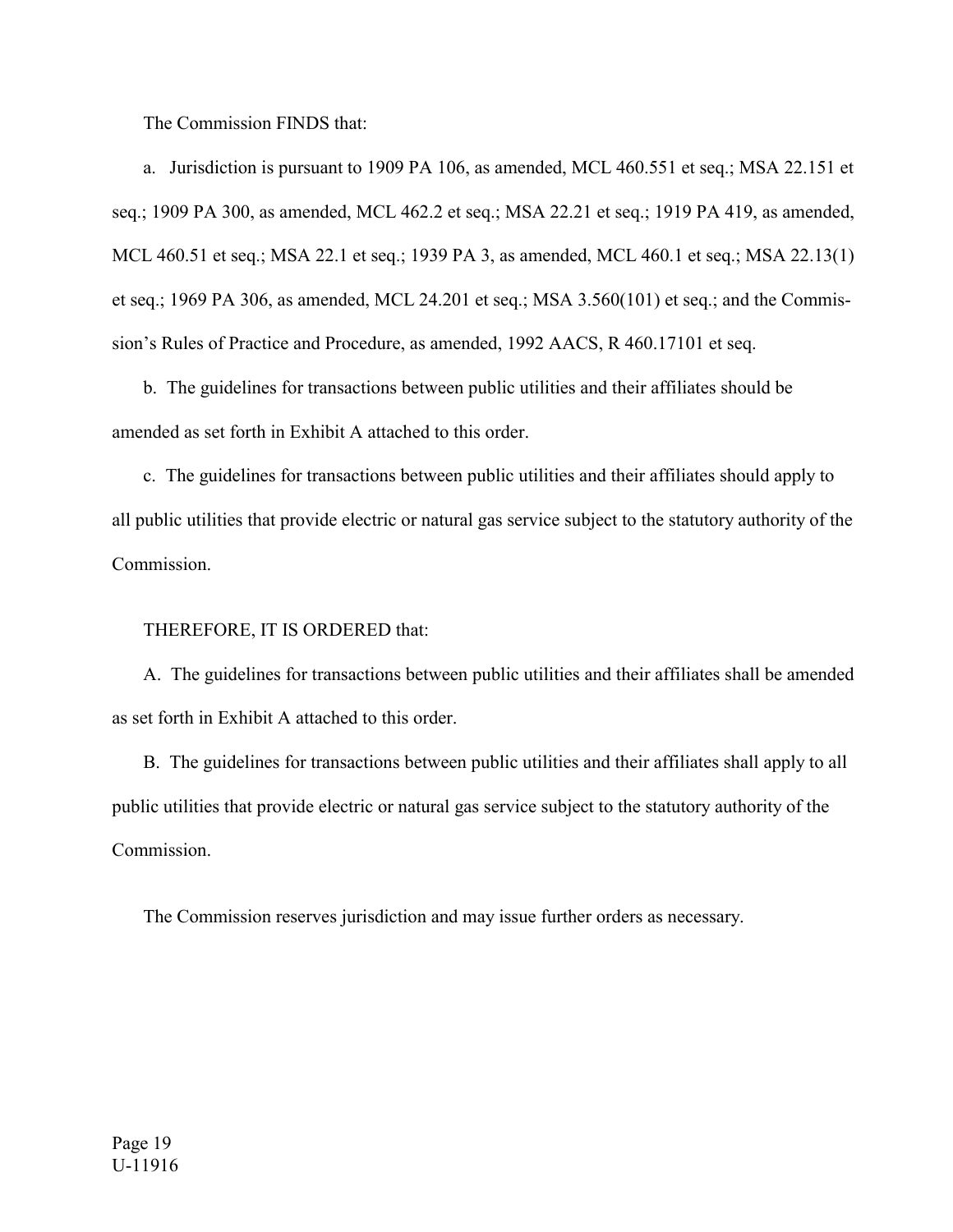Any party desiring to appeal this order must do so in the appropriate court within 30 days after issuance and notice of this order, pursuant to MCL 462.26; MSA 22.45.

# MICHIGAN PUBLIC SERVICE COMMISSION

/s/ John G. Strand Chairman

 $(S E A L)$ 

/s/ David A. Svanda Commissioner

/s/ Robert B. Nelson Commissioner

By its action of May 3, 2000.

/s/ Dorothy Wideman Its Executive Secretary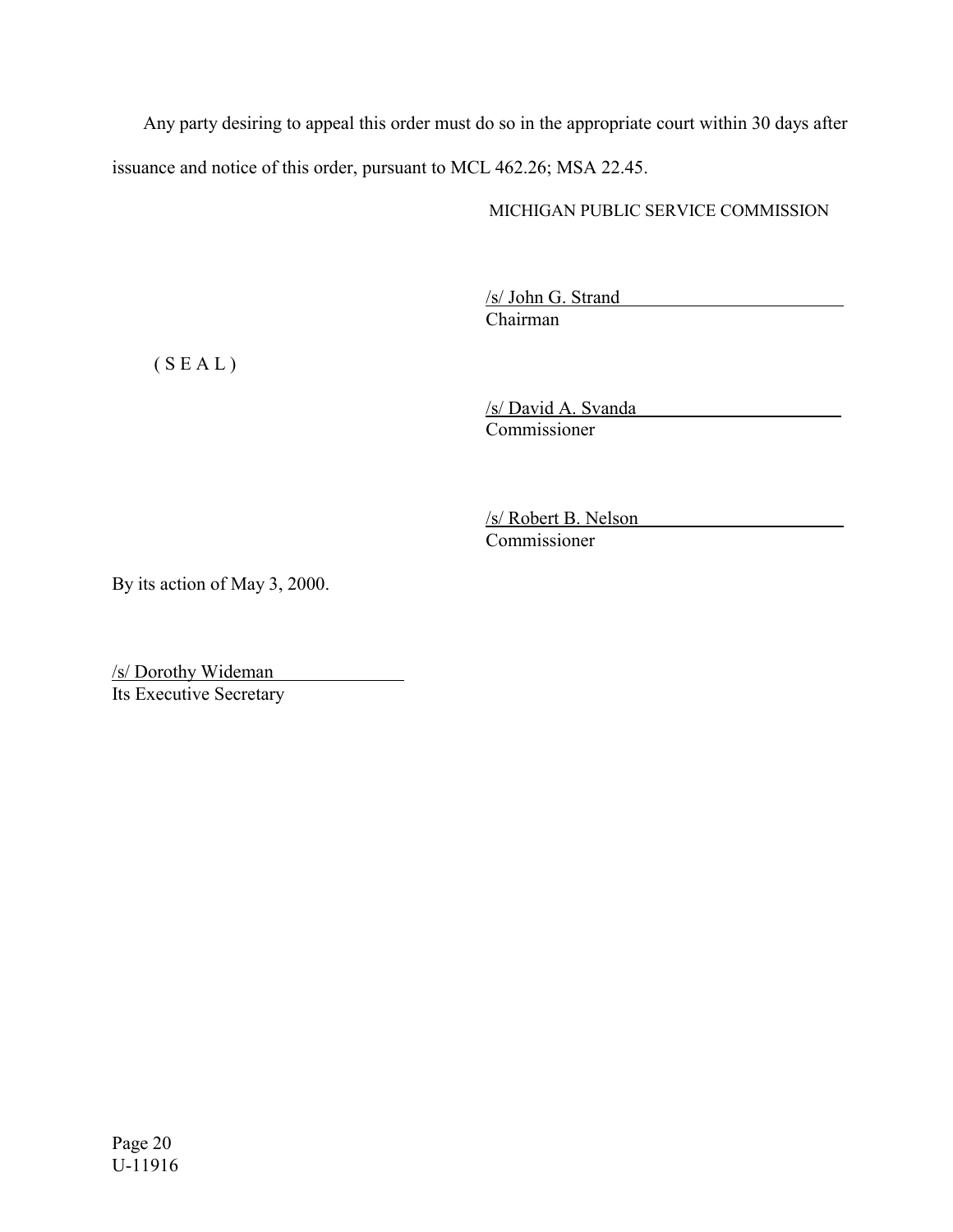Any party desiring to appeal this order must do so in the appropriate court within 30 days after issuance and notice of this order, pursuant to MCL 462.26; MSA 22.45.

 $\overline{a}$ 

 $\overline{a}$ 

 $\overline{a}$ 

MICHIGAN PUBLIC SERVICE COMMISSION

Chairman

Commissioner

Commissioner

By its action of May 3, 2000.

Its Executive Secretary

 $\overline{a}$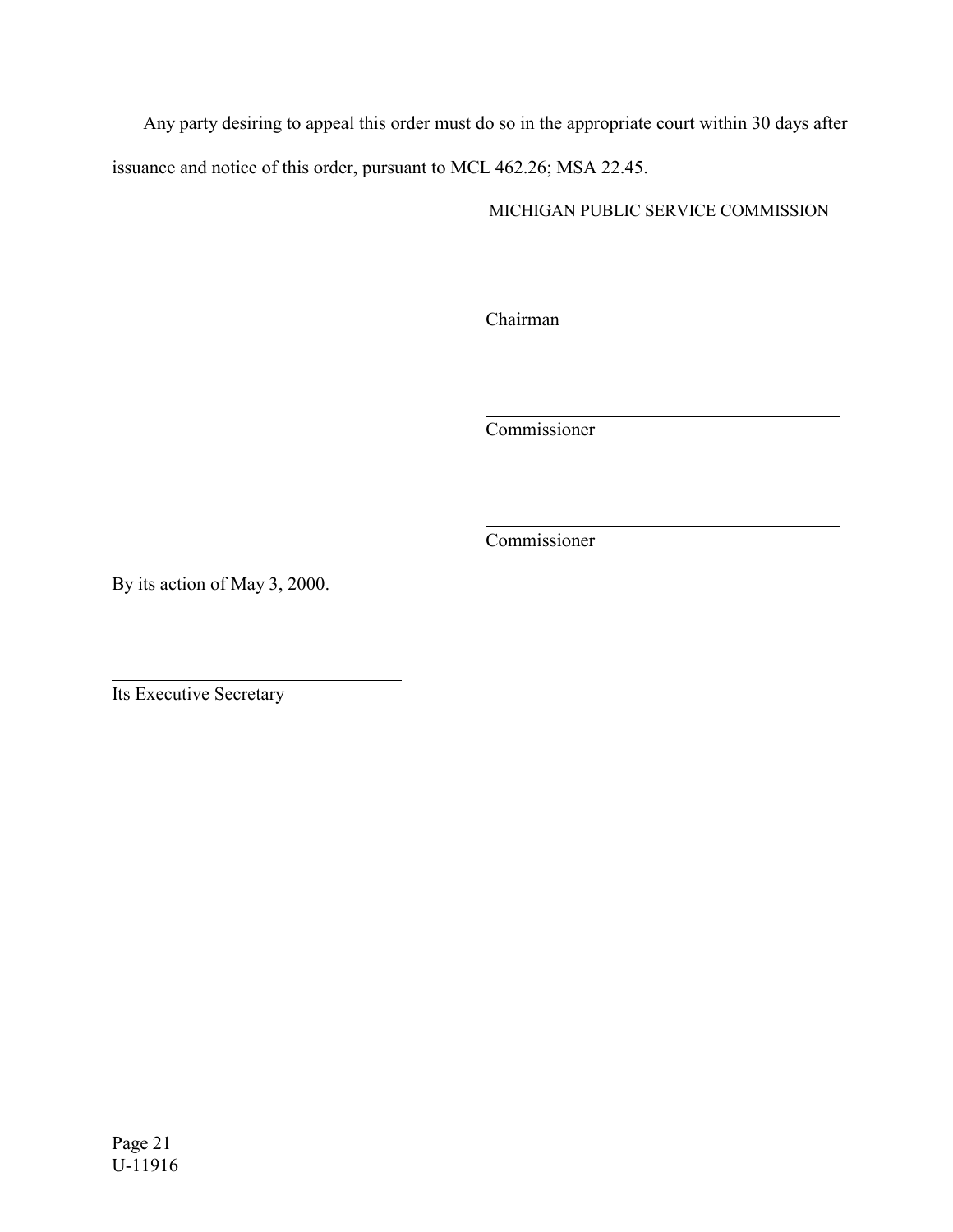In the matter, on the Commission's own motion, to consider changes to its guidelines for <br>  $\left(\frac{1}{2}\right)$  Case No. U-11916<br>  $\left(\frac{1}{2}\right)$ transactions between affiliates. )

 $\qquad \qquad \qquad \qquad \qquad$ 

Suggested Minute:

"Adopt and issue order dated May 3, 2000 amending the Commission's guidelines for transactions between affiliates, as set forth in the order."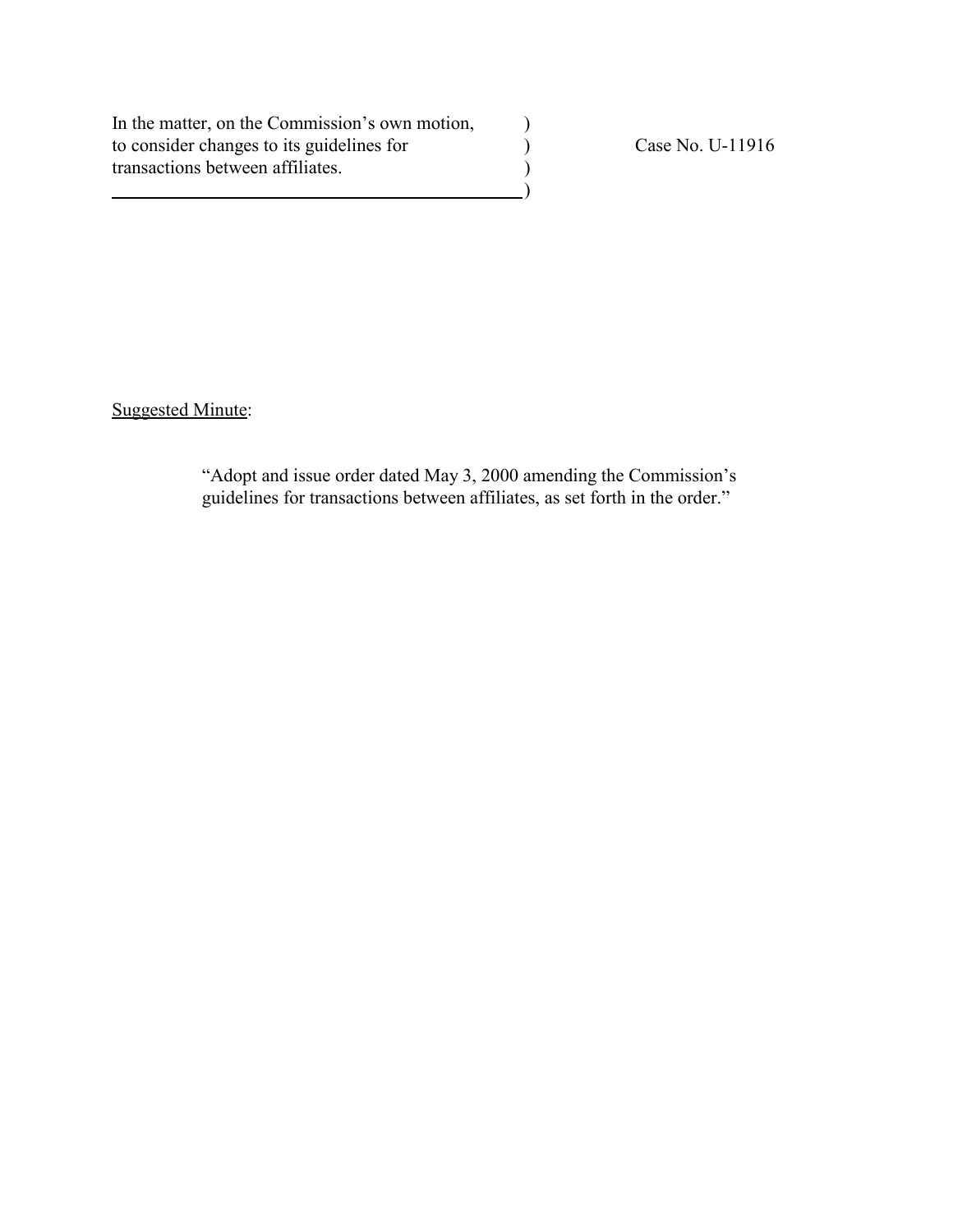Case No. U-11916

# EXHIBIT A

# **GUIDELINES FOR TRANSACTIONS BETWEEN AFFILIATES**

These guidelines apply to all public utilities that provide electric or natural gas service subject to the statutory authority of the Michigan Public Service Commission.

- 1. The utility shall ensure that the Commission has access to books and records of the holding company and each of its affiliates and their joint ventures. Any objections to providing access as requested under this guideline must be raised before the Commission, and the burden of showing that the request is unreasonable or unrelated to the proceeding is on the party seeking to deny or withhold access.
- 2. Each utility, holding company, and each of its subsidiaries and the joint ventures of the holding company and/or its subsidiaries shall employ accounting and other procedures and controls related to cost allocations and transfer pricing to ensure and facilitate full review by the Commission and to protect against cross-subsidization of non-utility activities by the utility's customers.
- 3. The holding company and each of its subsidiaries and the joint ventures of the holding company and/or its subsidiaries shall keep their books in a manner consistent with general accounting principles and, where applicable, consistent with the Uniform System of Accounts.
- 4. The utility shall furnish the Commission with:
	- a. Consolidated 10K reports and shareholders' reports of the consolidated utility and/or its parent holding company on an annual basis;
	- b. Annual reports concerning the utility's intercompany transactions. The report shall provide a specific explanation of the nature of each transaction and a specific description of the basis for the cost allocations and transfer pricing established in each transaction;
	- c. Annual balance sheets and income statements of the non-regulated subsidiaries of the utility and/or the non-consolidated subsidiaries of the holding company;
	- d. Reports of internal audits conducted regarding transactions between the utility and its nonutility affiliates, which shall be submitted with the annual report for the year 2000 and with subsequent annual reports due at the end of each third year following 2000. The audit report shall address transactions occurring since the last audit report and shall determine whether appropriate cost allocation procedures and transfer pricing methodologies were followed and whether the utility and its affiliates are maintaining records that are adequate to facilitate an effective audit of the transactions. The Commission Staff may require more frequent reports or conduct additional audits when appropriate;